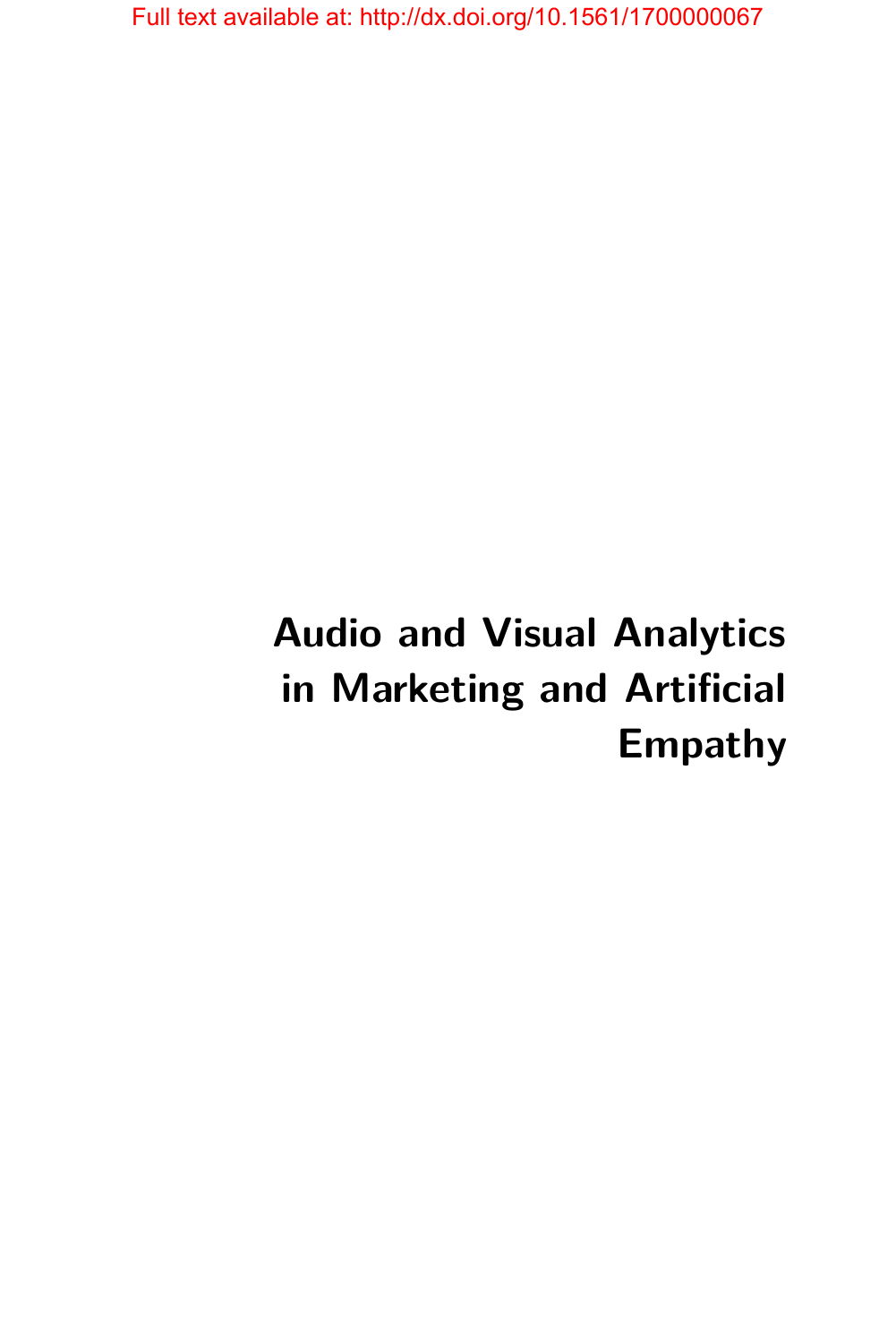# **Other titles in Foundations and Trends® in Marketing**

*Language Research in Marketing* Ann Kronrod ISBN: 978-1-68083-966-1

*Reflections of Eminent Marketing Scholars* Dawn Iacobucci ISBN: 978-1-68083-954-8

*Social Media Analytics and Its Applications in Marketing* Sangkil Moon and Dawn Iacobucci ISBN: 978-1-68083-952-4

*Privacy and Consumer Empowerment in Online Advertising* W. Jason Choi and Kinshuk Jerath ISBN: 978-1-68083-920-3

*Studying Healthcare from a Marketing Perspective* Dawn Iacobucci and Deidre Popovich ISBN: 978-1-68083-918-0

*Aggregate Advertising Expenditure in the U.S. Economy: Measurement and Growth Issues in the Digital Era* Alvin J. Silk and Ernst R. Berndt ISBN: 978-1-68083-872-5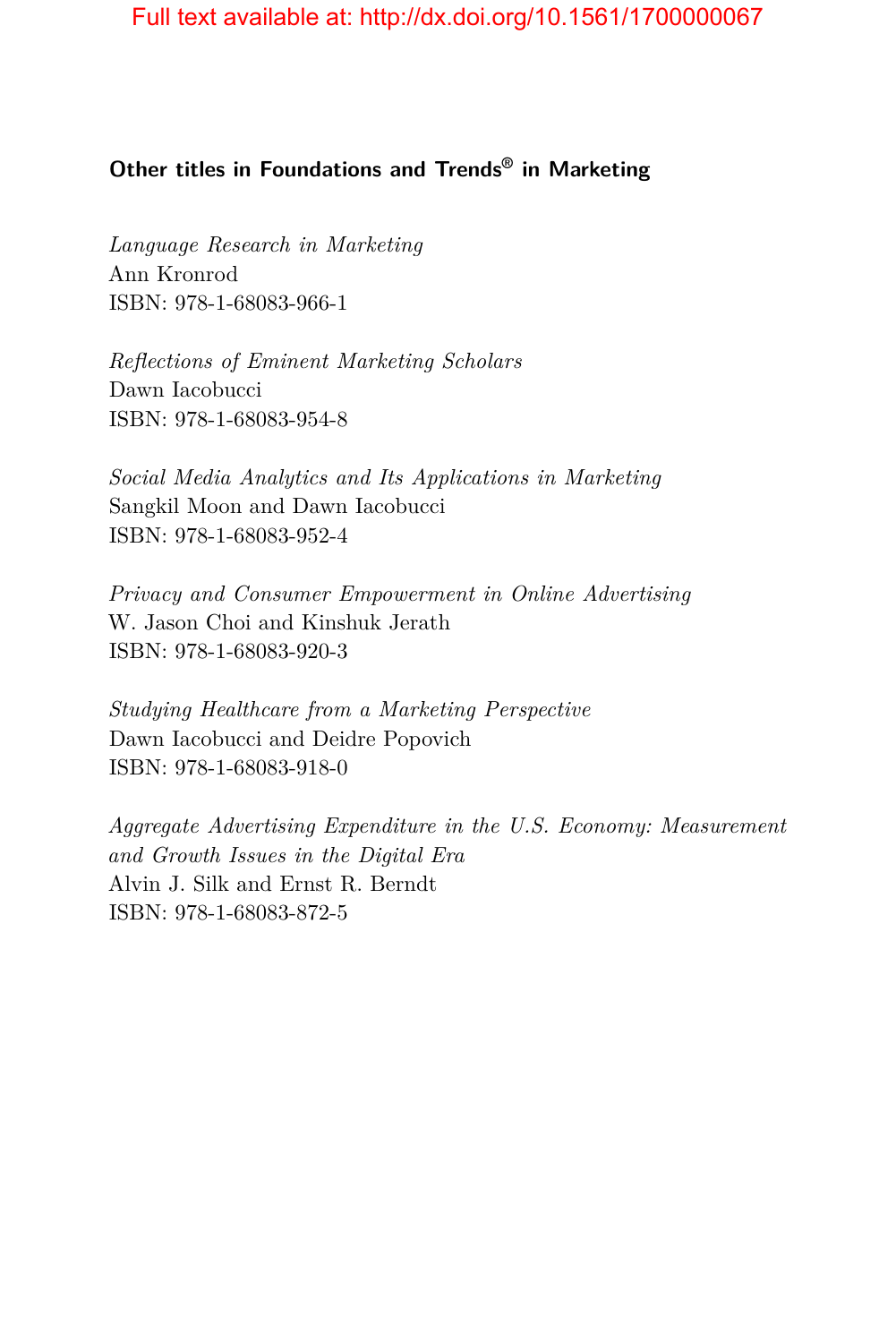# **Audio and Visual Analytics in Marketing and Artificial Empathy**

**Shasha Lu** University of Cambridge UK s.lu@jbs.cam.ac.uk

**Hye-Jin Kim** Korea Advanced Institute of Science and Technology (KAIST) South Korea hyejinkim@kaist.ac.kr

> **Yinghui Zhou** Shenzhen University China yhzhou@szu.edu.cn

**Li Xiao** Fudan University China lixiao@fudan.edu.cn

**Min Ding** Pennsylvania State University USA minding@psu.edu

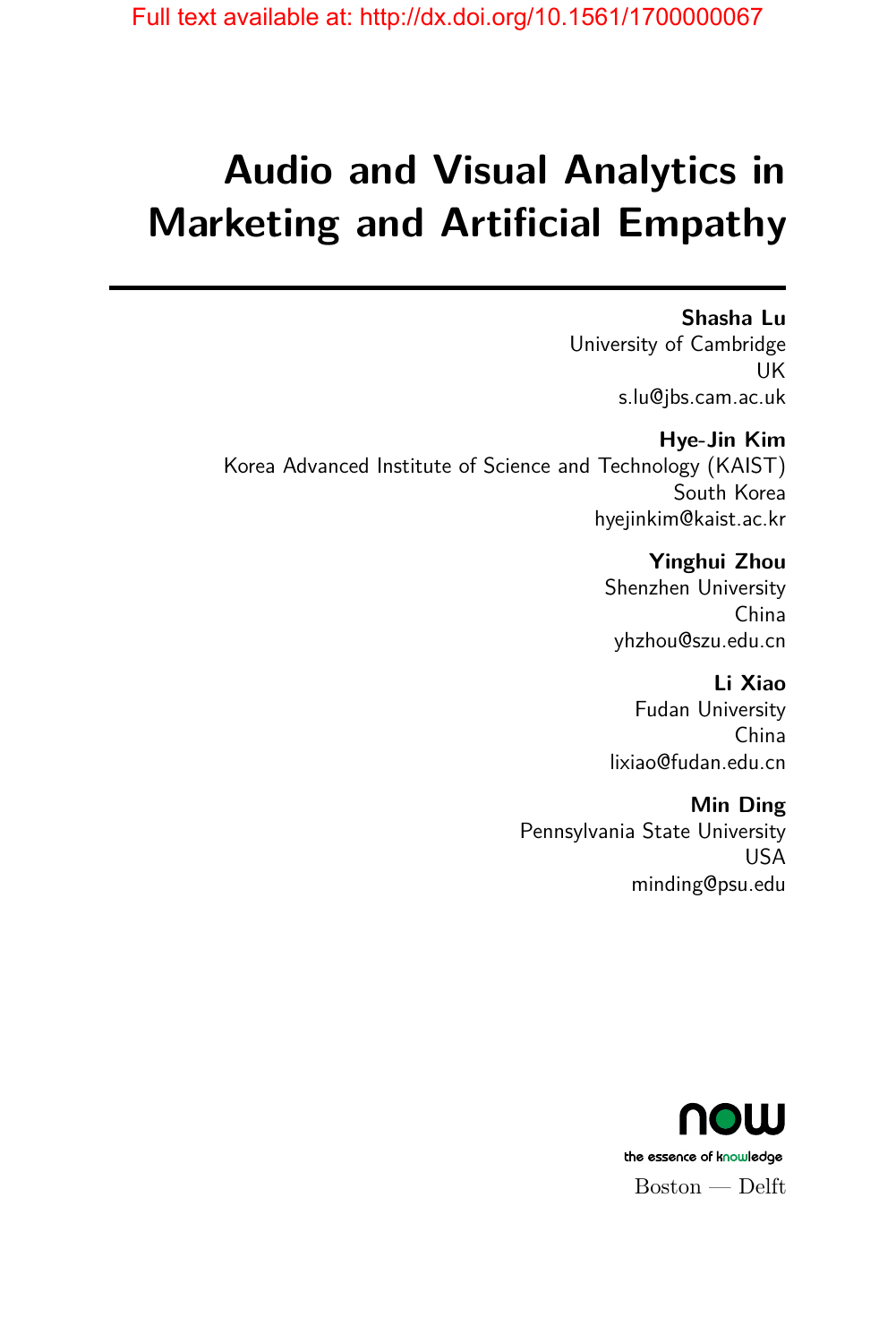# **Foundations and Trends® in Marketing**

*Published, sold and distributed by:* now Publishers Inc. PO Box 1024 Hanover, MA 02339 United States Tel. +1-781-985-4510 www.nowpublishers.com sales@nowpublishers.com

*Outside North America:* now Publishers Inc. PO Box 179 2600 AD Delft The Netherlands Tel. +31-6-51115274

The preferred citation for this publication is

S. Lu *et al*.. *Audio and Visual Analytics in Marketing and Artificial Empathy*. Foundations and Trends<sup>®</sup> in Marketing, vol. 16, no. 4, pp. 422–493, 2022.

ISBN: 978-1-68083-971-5 © 2022 S. Lu *et al*.

All rights reserved. No part of this publication may be reproduced, stored in a retrieval system, or transmitted in any form or by any means, mechanical, photocopying, recording or otherwise, without prior written permission of the publishers.

Photocopying. In the USA: This journal is registered at the Copyright Clearance Center, Inc., 222 Rosewood Drive, Danvers, MA 01923. Authorization to photocopy items for internal or personal use, or the internal or personal use of specific clients, is granted by now Publishers Inc for users registered with the Copyright Clearance Center (CCC). The 'services' for users can be found on the internet at: www.copyright.com

For those organizations that have been granted a photocopy license, a separate system of payment has been arranged. Authorization does not extend to other kinds of copying, such as that for general distribution, for advertising or promotional purposes, for creating new collective works, or for resale. In the rest of the world: Permission to photocopy must be obtained from the copyright owner. Please apply to now Publishers Inc., PO Box 1024, Hanover, MA 02339, USA; Tel. +1 781 871 0245; www.nowpublishers.com; sales@nowpublishers.com

now Publishers Inc. has an exclusive license to publish this material worldwide. Permission to use this content must be obtained from the copyright license holder. Please apply to now Publishers, PO Box 179, 2600 AD Delft, The Netherlands, www.nowpublishers.com; e-mail: sales@nowpublishers.com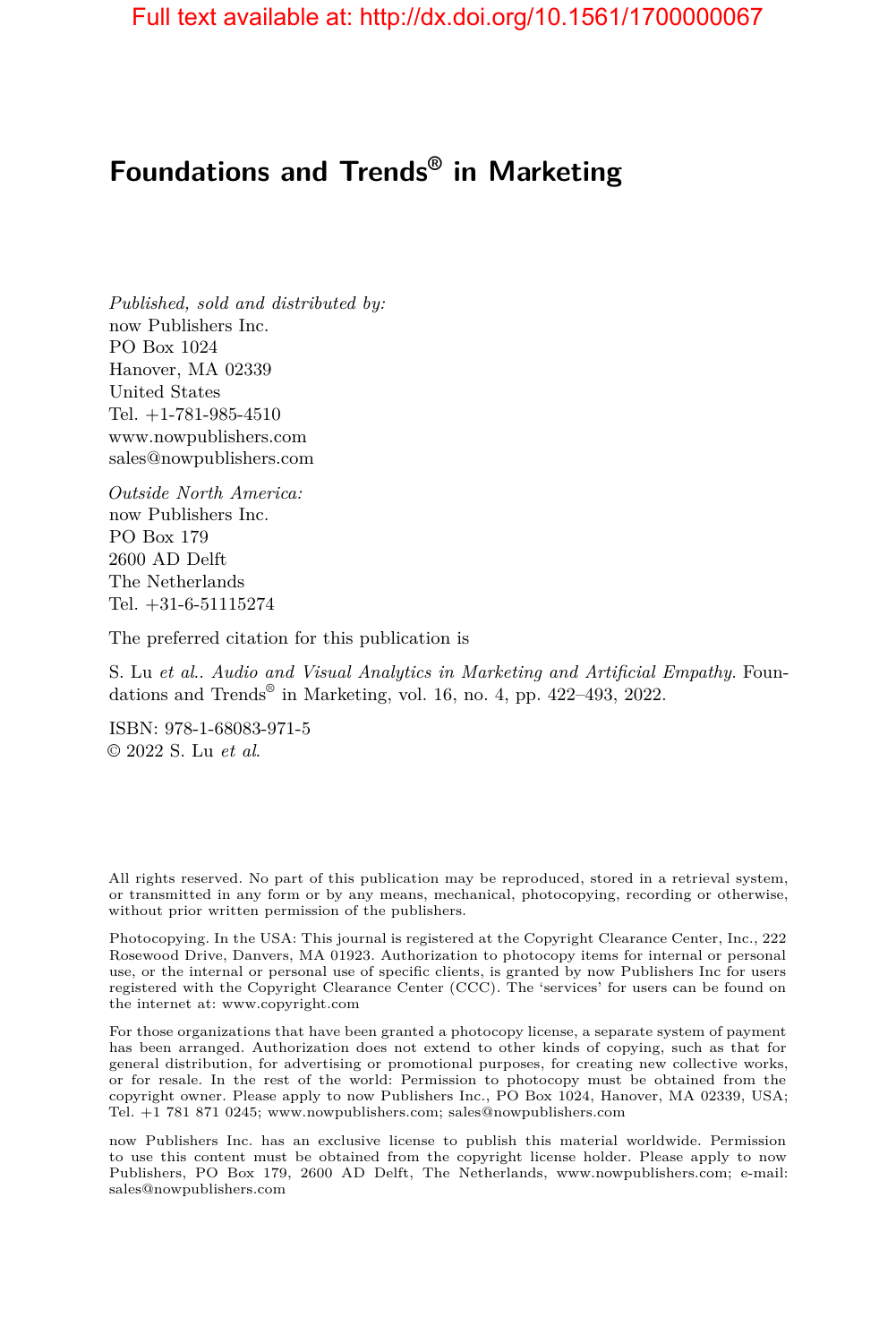# **Foundations and Trends® in Marketing** Volume 16, Issue 4, 2022 **Editorial Board**

#### **Editor-in-Chief**

**Jehoshua Eliashberg** University of Pennsylvania

#### **Associate Editors**

Bernd Schmitt *Columbia University*

#### **Editors**

Dawn Iacobucci *Vanderbilt University*

Ganesh Iyeri *University of California, Berkeley*

Anirban Mukhopadhyayi *HKUST*

Sharon Ngi *Nanyang Technological University*

Gerrit van Bruggeni *Erasmus University*

Miguel Villas Boasi *University of California, Berkeley*

Hema Yoganarasimhani *University of Washington*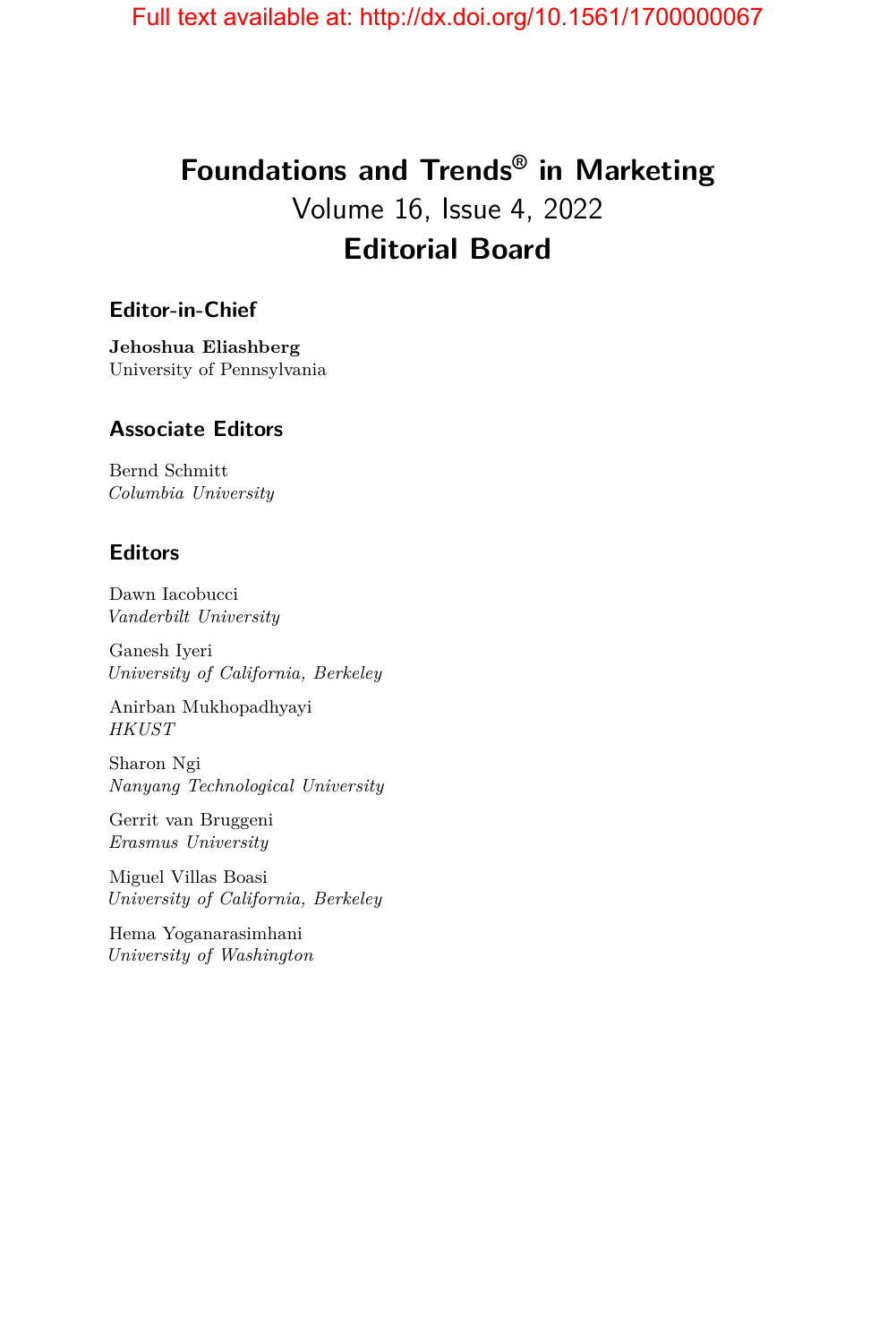# **Editorial Scope**

## **Topics**

Foundations and Trends<sup>®</sup> in Marketing publishes survey and tutorial articles in the following topics:

- B2B Marketing
- Bayesian Models
- Behavioral Decision Making
- Branding and Brand Equity
- Channel Management
- Choice Modeling
- Comparative Market Structure
- Competitive Marketing Strategy
- Conjoint Analysis
- Customer Equity
- Customer Relationship Management
- Game Theoretic Models
- Group Choice and Negotiation
- Discrete Choice Models
- Individual Decision Making
- Marketing Decisions Models
- Market Forecasting
- Marketing Information Systems
- Market Response Models
- Market Segmentation
- Market Share Analysis
- Multi-channel Marketing
- New Product Diffusion
- Pricing Models
- Product Development
- Product Innovation
- Sales Forecasting
- Sales Force Management
- Sales Promotion
- Services Marketing
- Stochastic Model

#### **Information for Librarians**

Foundations and Trends® in Marketing, 2022, Volume 16, 4 issues. ISSN paper version 1555-0753. ISSN online version 1555-0761. Also available as a combined paper and online subscription.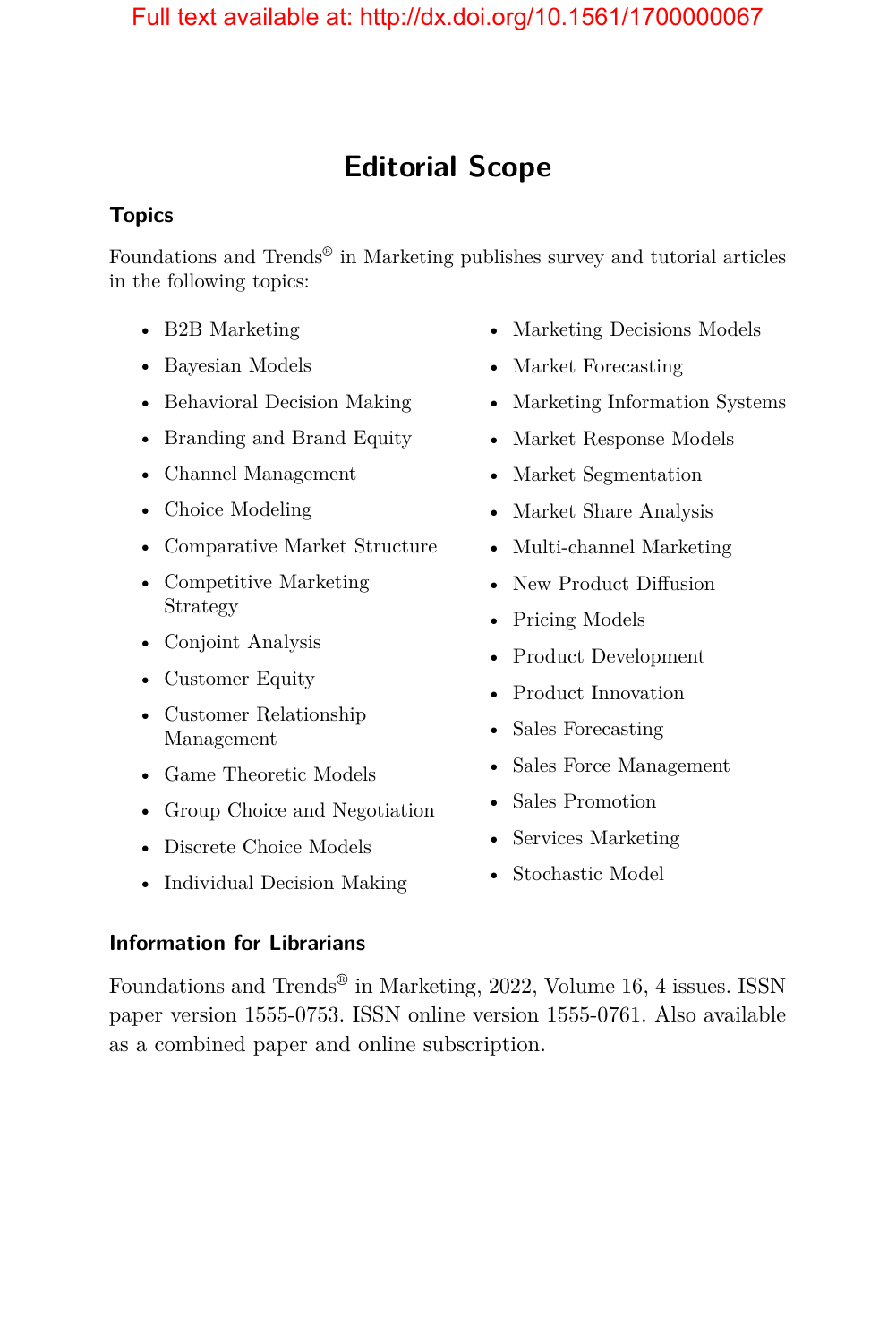# **Contents**

| 1            | <b>Introduction</b>                     |                                                                     | 3  |
|--------------|-----------------------------------------|---------------------------------------------------------------------|----|
| $\mathbf{2}$ |                                         | A/V Data and Artificial Empathy                                     | 6  |
|              |                                         | 2.1 A/V Data as Empathy Cues in Business Contexts                   | 6  |
|              |                                         | 2.2 The Value of A/V Data in Consumer and Business                  |    |
|              |                                         |                                                                     | 11 |
|              |                                         | 2.3 A Framework of Artificial Empathy Using A/V Analytics .         | 13 |
| 3            | Methods and Tools Used in A/V Analytics |                                                                     | 24 |
|              | 3.1                                     | Audio Analytics Using Voice Data                                    | 24 |
|              |                                         | 3.2 Visual Data Analysis Using Image Data Analysis Using Image Data | 35 |
|              |                                         |                                                                     | 40 |
|              |                                         | 3.4 Machine Learning Models in A/V Data Analytics                   | 46 |
|              | 4 Trends and Future Developments of A/V |                                                                     |    |
|              | <b>Analytics in Practice</b>            |                                                                     | 53 |
|              | <b>References</b>                       |                                                                     |    |
|              |                                         |                                                                     |    |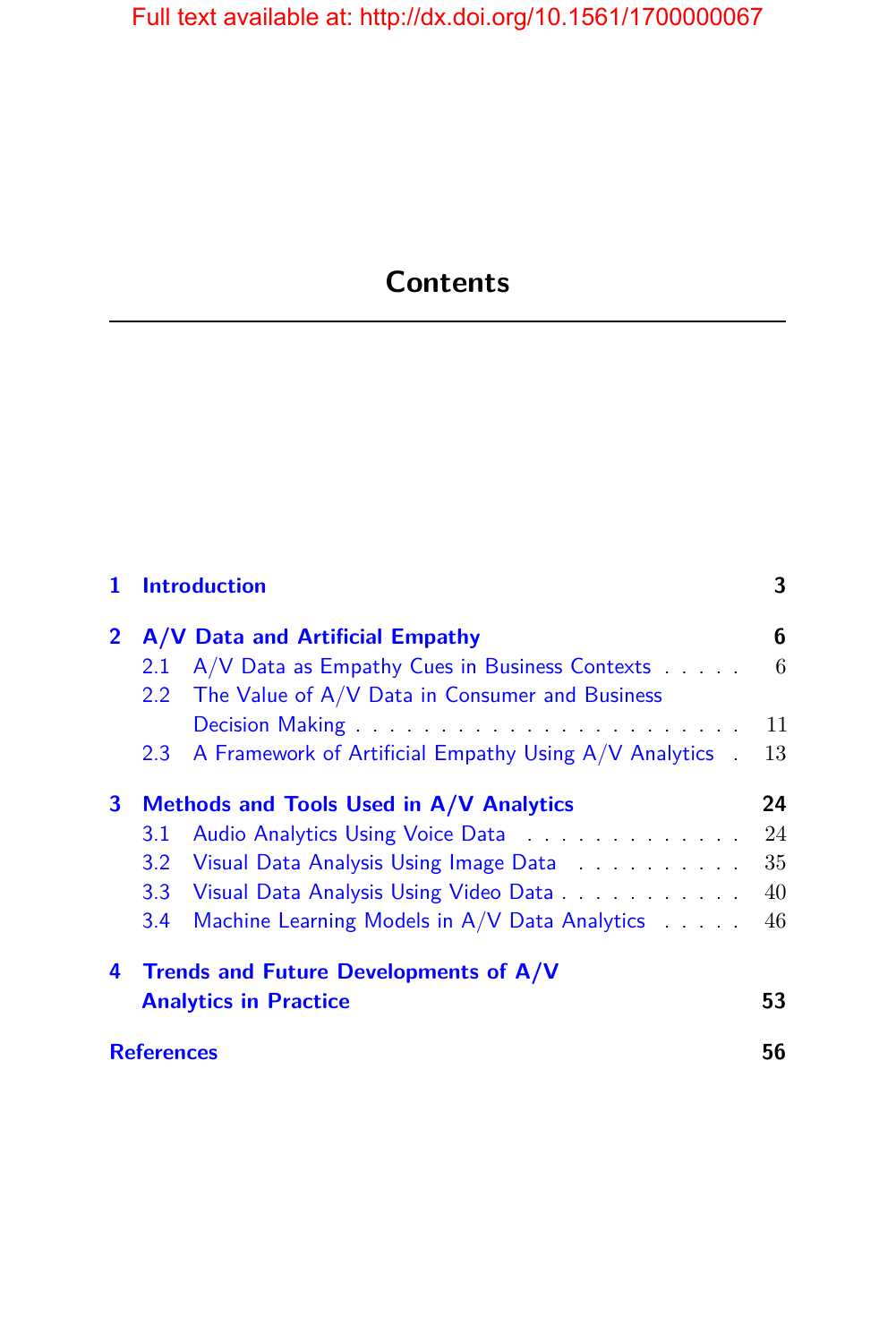# **Audio and Visual Analytics in Marketing and Artificial Empathy**

Shasha Lu<sup>1</sup>, Hye-Jin Kim<sup>2</sup>, Yinghui Zhou<sup>3</sup>, Li Xiao<sup>4</sup> and Min Ding<sup>5</sup>

<sup>1</sup>*Associate Professor of Marketing, Cambridge Judge Business School, University of Cambridge, UK; s.lu@jbs.cam.ac.uk*

<sup>2</sup>*Assistant Professor of Marketing, School of Business and Technology Management, College of Business, Korea Advanced Institute of Science and Technology (KAIST), South Korea; hyejinkim@kaist.ac.kr*

<sup>3</sup>*Assistant Professor of Marketing, College of Management, Shenzhen University, China; yhzhou@szu.edu.cn*

<sup>4</sup>*Associate Professor of Marketing, School of Management, Fudan University, China; lixiao@fudan.edu.cn*

<sup>5</sup>*Bard Professor of Marketing at Smeal College of Business and the Affiliate Professor in the College of Information Sciences and Technology, Pennsylvania State University, USA; minding@psu.edu*

# ABSTRACT

With the ever-cheaper digital equipment and the prevalent digital platforms such as Facebook and YouTube, more and more human behaviors and activities are digitalized in the form of images, videos, and audio. However, due to the information's unstructured nature, there has been a lack of useful framework and tools that can help businesses to effectively leverage this information to improve their practices. As a result, businesses are missing out on the opportunities to use this information to gain better customer insights, understand customer preference, improve customer experience, discover unmet needs and optimize marketing

Shasha Lu, Hye-Jin Kim, Yinghui Zhou, Li Xiao and Min Ding (2022), "Audio and Visual Analytics in Marketing and Artificial Empathy", Foundations and Trends<sup>®</sup> in Marketing: Vol. 16, No. 4, pp 422–493. DOI: 10.1561/1700000067. ©2022 S. Lu *et al*.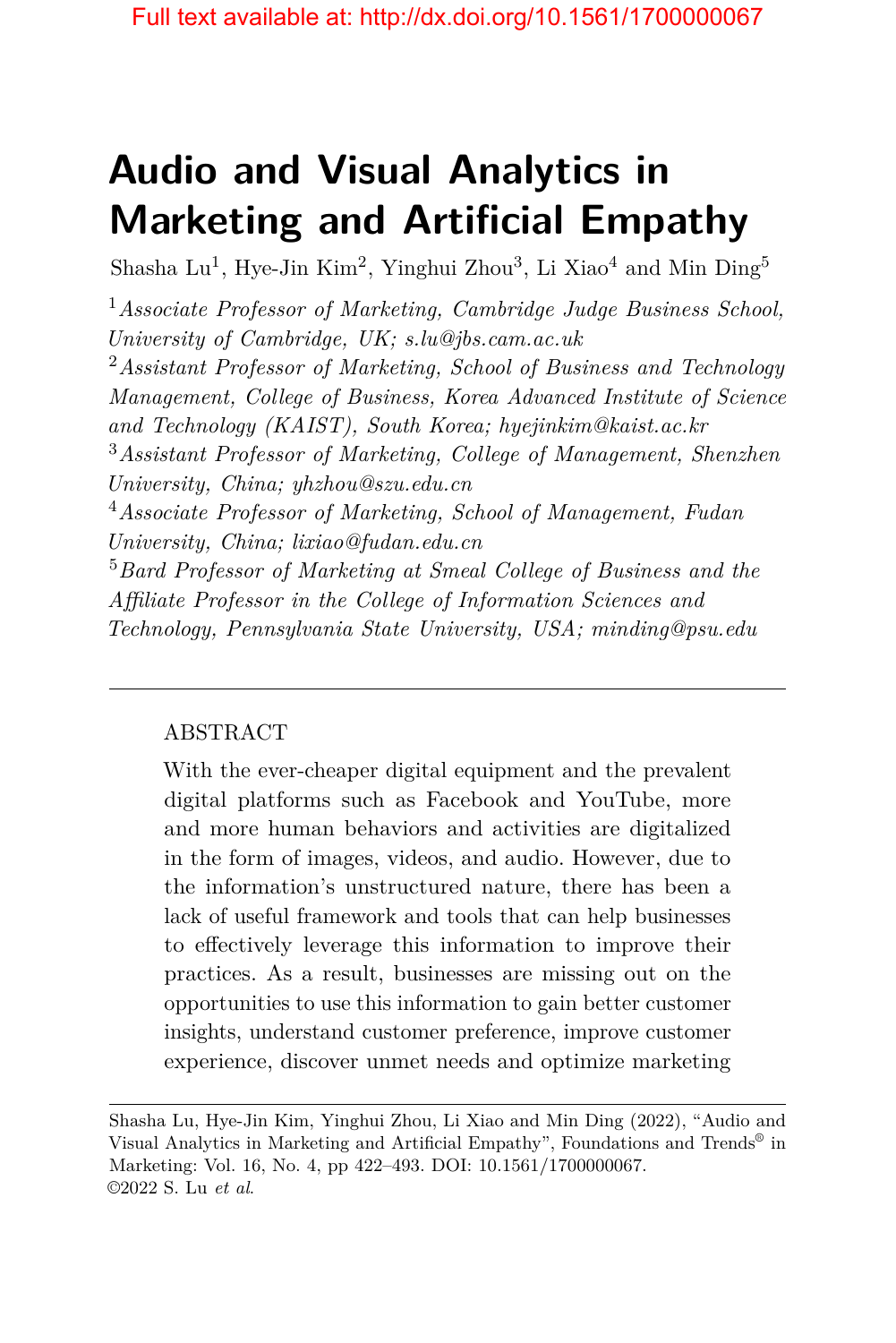effectiveness. In this monograph, the authors present an overview of audio and visual analytics and discuss how they can be used by marketers to improve business practices. This monograph first introduced a framework named *Artificial Empathy* (AE) to illustrate different contexts where the audio and/or visual information emitted by or presented to an individual are used to improve business decision making. Next, it presented a review of the cutting-edge techniques and methods used to mine valuable information and make useful inferences from the audio and visual data. Finally, it reviewed the use of  $A/V$  analytics in business practices and concluded with a discussion on the trends in applying audio and visual data analytics in business. This monograph aims to help readers understand how the new forms of rich data will affect the way we do business and gain insights into harnessing the power of audio, image, and video data to make useful inferences and improve business practices.

**Keywords:** artificial empathy; audio analytics; image analytics; video analytics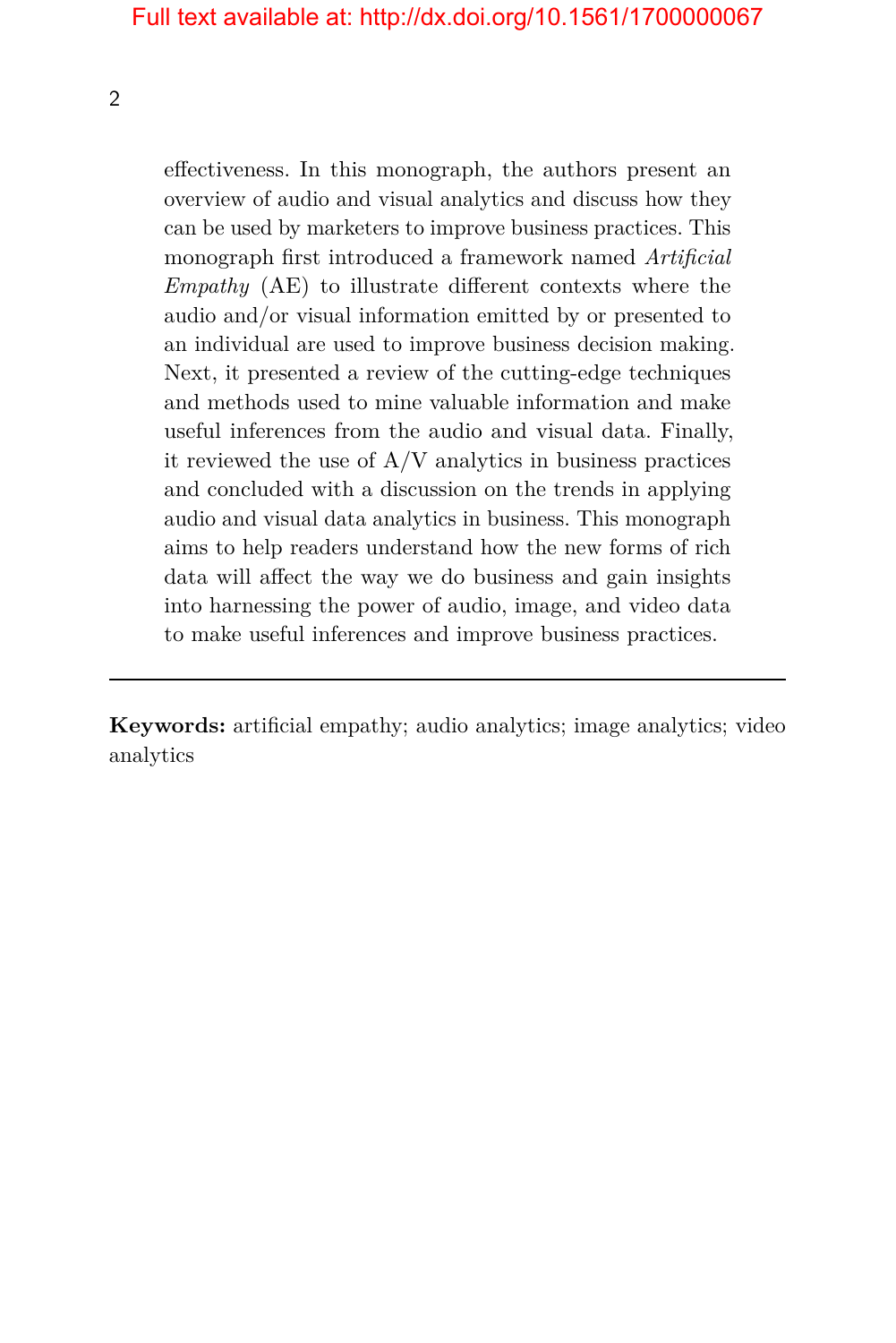# **1**

# <span id="page-9-0"></span>**Introduction**

With the ever-cheaper digital recording equipment and the prevalent use of online channels for interpersonal interactions such as Facebook, YouTube, TikTok and Zoom, more and more human behaviors and activities are digitalized in the form of images, videos and audio. In fact, one major trend in the digital economy is the exponentially growing number of images, videos and audios generated and consumed every day. For example, in one minute there are 700,000 hours of videos watched and 500 hours of videos uploaded on YouTube, 243,000 photos uploaded on Facebook and 1,000,000 swipes on Tinder, and 400,000 hours of music listened on Spotify.<sup>[1](#page-9-1)</sup> In addition, the creation and consumption of the audio and visual content have been amplified by the global pandemic during the last two years. The ubiquity of audio and visual information has given birth to the development of technologies and applications to transform both online and traditional businesses and marketing practices. For example, face recognition technology has now been widely used in online and mobile payment systems.[2](#page-9-2) Over 5 million face videos have been used by Affectiva, an emotion-analysis start-up,

<span id="page-9-1"></span><sup>1</sup>[https://www.go-globe.com/blog/things-that-happen-every-60-seconds/.](https://www.go-globe.com/blog/things-that-happen-every-60-seconds/)

<span id="page-9-2"></span><sup>2</sup>[https://www.bbc.co.uk/news/business-55748964.](https://www.bbc.co.uk/news/business-55748964)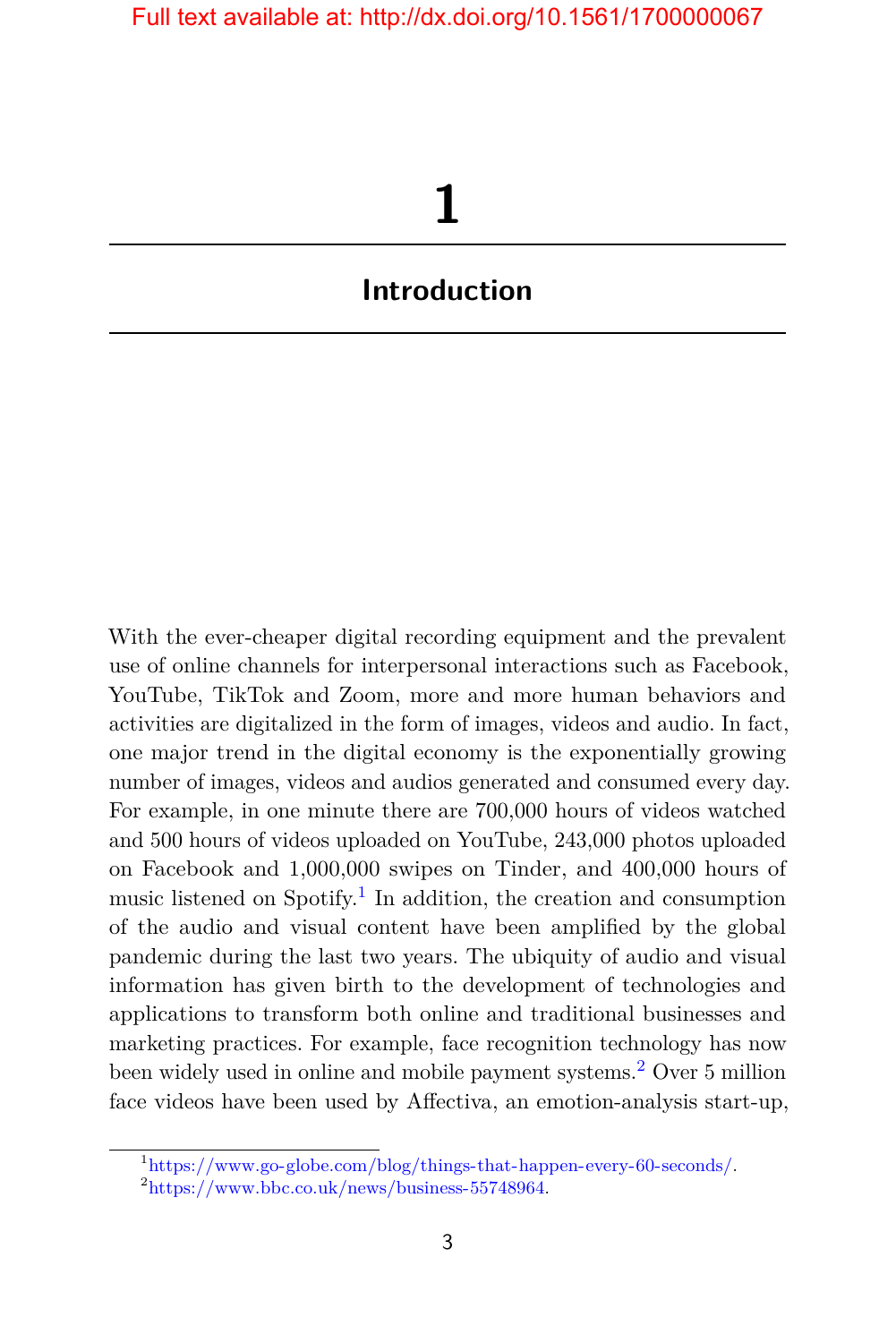#### 4 Introduction

to understand how consumers react to video  $ads<sup>3</sup>$  $ads<sup>3</sup>$  $ads<sup>3</sup>$ . The audio, image, and video information contains much valuable information on many topics of interest to businesses, including advertising, branding, content marketing, retailing, e-commerce, customer relationship management, product recommendation, and data privacy etc. However, it's almost impossible for human beings to process this amount of information on a daily basis. In order to derive useful insights from this ever-growing ocean of information, organizations need more efficient and effective ways to process and analyze the rich audio/visual data and new models to assist business decision making related to these data.

Over the past decade, there has been growing interest among researchers across many disciplines including business management, computer science, neuroscience, and social science to use automated audio and visual data analytics for more efficient and effective decision making in various contexts. However, the applications of audio and visual data analytics are still very limited in practice and the majority of organizations have yet to unlock the potential of audio/visual data analytics for business decision making in the post-digital economy. To this end, many important questions have yet to be answered in this domain, such as, in what contexts should marketers consider using audio/visual data analytics? What types of business problems can be and are best addressed by audio/visual data analytics? What models are available for different types of problems and what skills should researchers and/or practitioners develop to better manage and leverage the potential of audio/visual data in various business contexts? This monograph aims to address these questions by (1) developing a framework for understanding the internal states of individuals based on audio/visual signals and incorporating works in the domain of audio/visual  $(A/V)$  data analytics into marketing research in order to identify future research opportunities; (2) providing an overview of methodologies that are commonly used in conducting research with  $A/V$  data; (3) providing a review of A/V analytics-based research in various business contexts; and

<span id="page-10-0"></span><sup>3</sup>[https://blog.affectiva.com/the-worlds-largest-emotion-database-5.](https://blog.affectiva.com/the-worlds-largest-emotion-database-5.3-million-faces-and-counting) [3-million-faces-and-counting.](https://blog.affectiva.com/the-worlds-largest-emotion-database-5.3-million-faces-and-counting)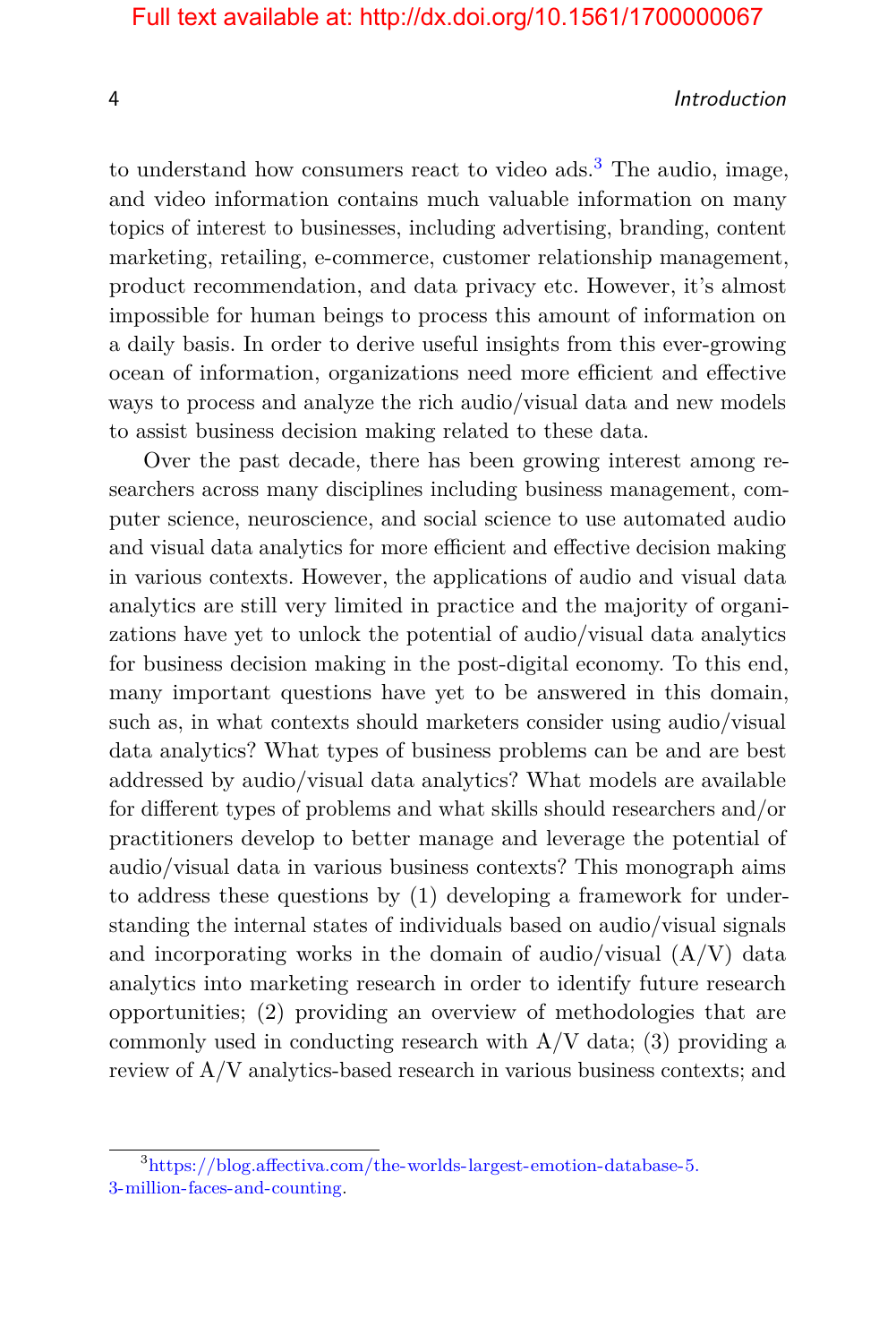$(4)$  reviewing the business practices using  $A/V$  analytics and identifying the future trends in both research and business applications.

The rest of this monograph is organized as follows: we first propose a framework for A/V data-based research in the business domain and discuss how A/V data analytics can be used to support business decision making in various contexts. We then provide an overview of the key techniques and tools used in  $A/V$  data analytics and discuss the procedures and key methodological questions. Finally, we discuss how the A/V analytics has been used in business practices and its trend and future development.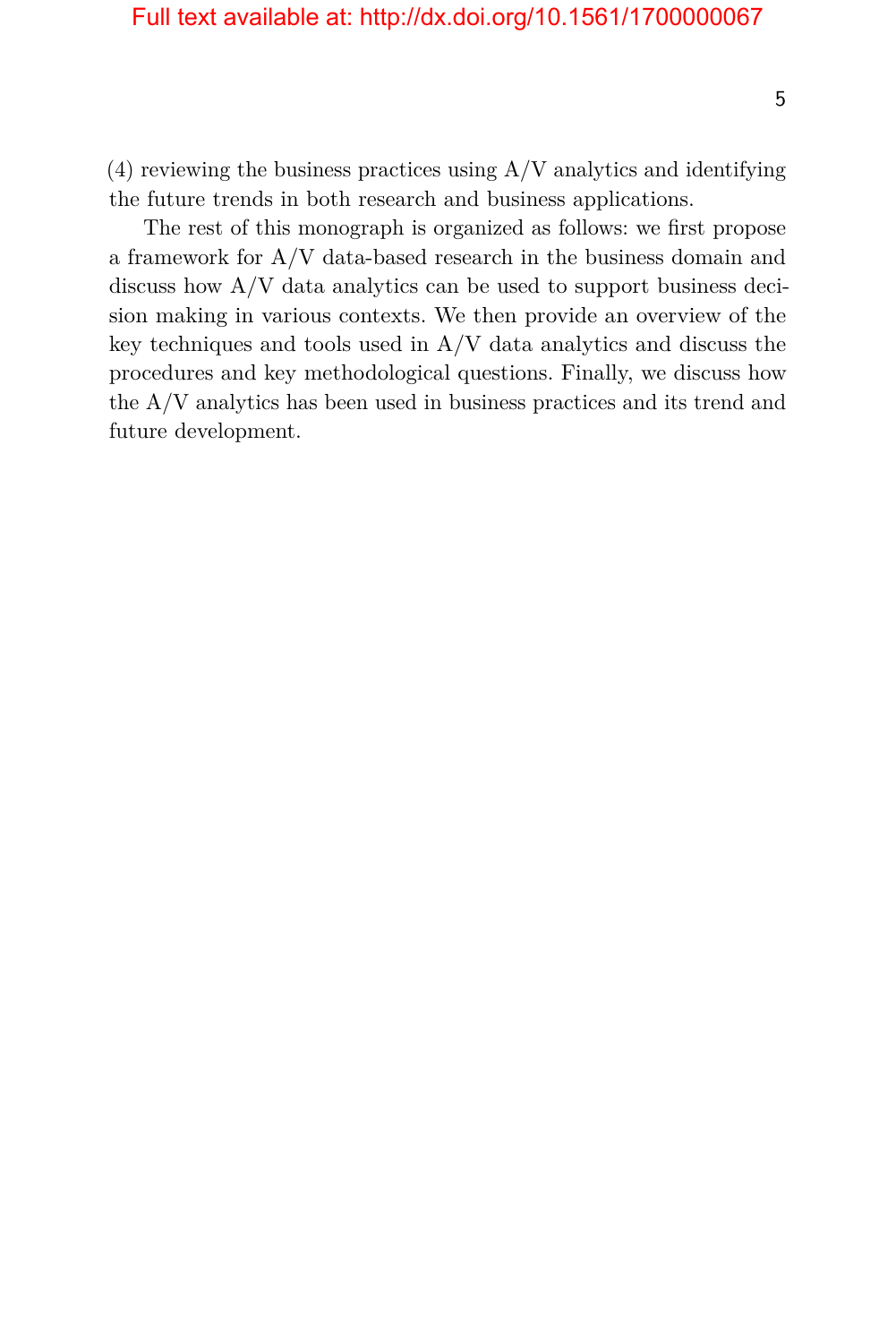- <span id="page-12-0"></span>Adaval, R., G. Saluja, and Y. Jiang (2019). "Seeing and thinking in pictures: A review of visual information processing". *Consumer Psychology Review*. 2(1): 50–69.
- Bagozzi, R. P., M. Gopinath, and P. U. Nyer (1999). "The role of emotions in marketing". *Journal of the Academy of Marketing Science*. 27(2): 184–206.
- Balducci, B. and D. Marinova (2018). "Unstructured data in marketing". *Journal of the Academy of Marketing Science*. 46(4): 557–590.
- Belin, P., P. E. Bestelmeyer, M. Latinus, and R. Watson (2011). "Understanding voice perception". *British Journal of Psychology*. 102(4): 711–725.
- Bengio, Y., A. Courville, and P. Vincent (2013). "Representation learning: A review and new perspectives". *IEEE Transactions on Pattern Analysis and Machine Intelligence*. 35(8): 1798–1828.
- Berger, J., A. Humphreys, S. Ludwig, W. W. Moe, O. Netzer, and D. A. Schweidel (2020). "Uniting the tribes: Using text for marketing insight". *Journal of Marketing*. 84(1): 1–25.
- Bernstein, A. V. and E. V. Burnaev (2018). "Reinforcement learning in computer vision". *Tenth International Conference on Machine Vision (ICMV 2017)*. 10696: 458–464.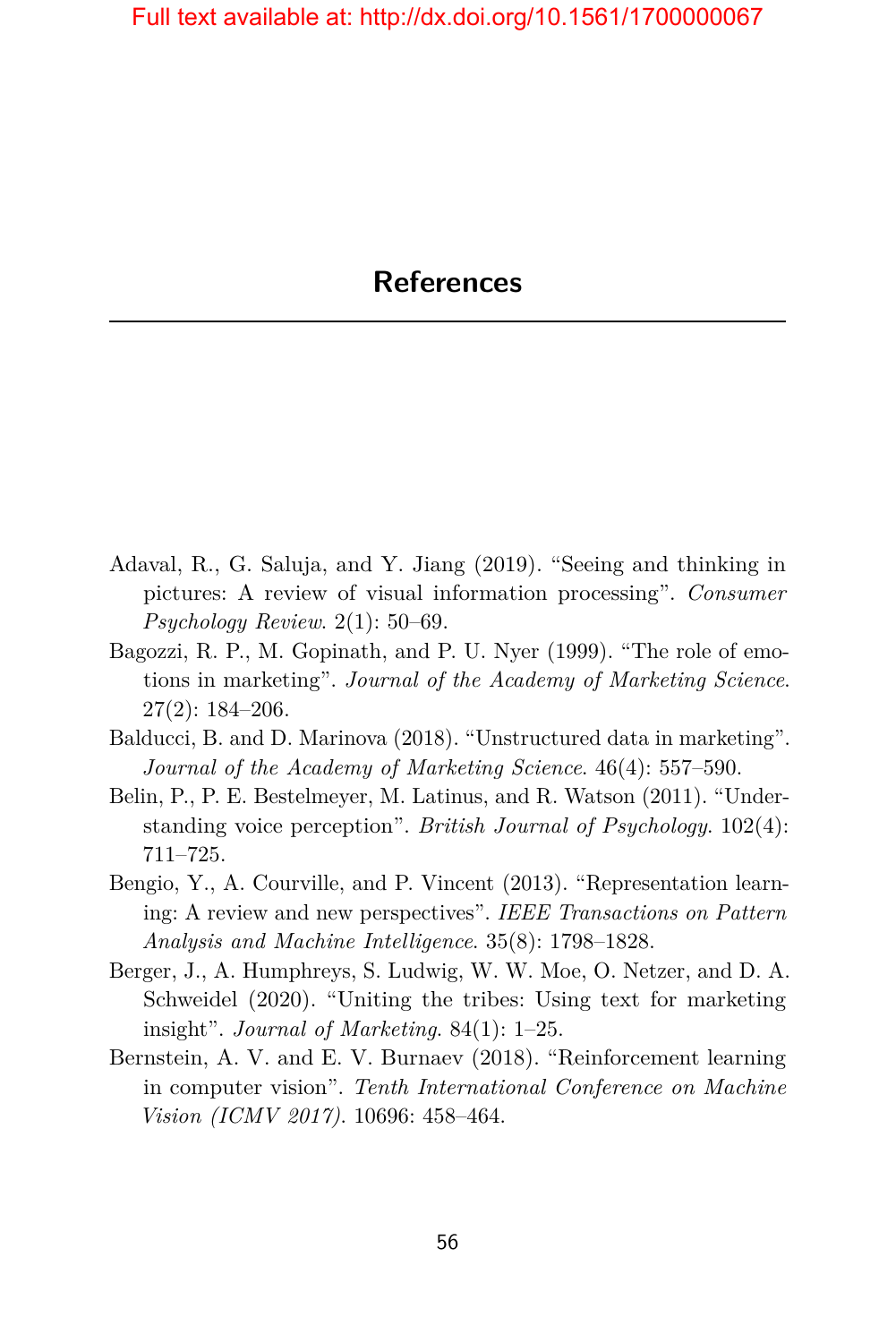- Berry, D. S. and L. Z. McArthur (1985). "Some components and consequences of a babyface". *Journal of Personality and Social Psychology*. 48(2): 312.
- Bharadwaj, N., M. Ballings, P. A. Naik, M. Moore, and M. M. Arat (2022). "A new livestream retail analytics framework to assess the sales impact of emotional displays". *Journal of Marketing*. 86(1): 27–47.
- Bianco, S., D. Mazzini, D. Pau, and R. Schettini (2015). "Local detectors and compact descriptors for visual search: A quantitative comparison". *Digital Signal Process.* 44: 1–13.
- Brei, V. A. (2020). "Machine learning in marketing: Overview, learning strategies, applications, and future developments". *Foundations and Trends® in Marketing*. 14(3): 173–236.
- Brown, S. P., P. M. Homer, and J. J. Inman (1998). "A meta-analysis of relationships between ad-evoked feelings and advertising responses". *Journal of Marketing Research*. 35(1): 114–126.
- Bruce, V. and A. Young (2013). *Face Perception*. Psychology Press.
- Bruner, G. C. (1990). "Music, mood, and marketing". *Journal of Marketing*. 54(4): 94–104.
- Buie, D. H. (1981). "Empathy: Its nature and limitations". *Journal of the American Psychoanalytic Association*. 29: 281–307.
- Burnap, A., J. R. Hauser, and A. Timoshenko (2021). "Design and evaluation of product aesthetics: A human-machine hybrid approach". Available at SSRN 3421771.
- Busso, C., M. Bulut, S. Lee, and S. Narayanan (2009). *Fundamental Frequency Analysis for Speech Emotion Processing. The Role of Prosody in Affective Speech*. Berlin, Germany: Peter Lang Publishing Group. 309–337.
- Caldwell, C. and S. A. Hibbert (2002). "The influence of music tempo and musical preference on restaurant patrons' behavior". *Psychology and Marketing*. 19(11): 895–917.
- Chaki, J. and N. Dey (2018). *A Beginner's Guide to Image Preprocessing Techniques*. CRC Press.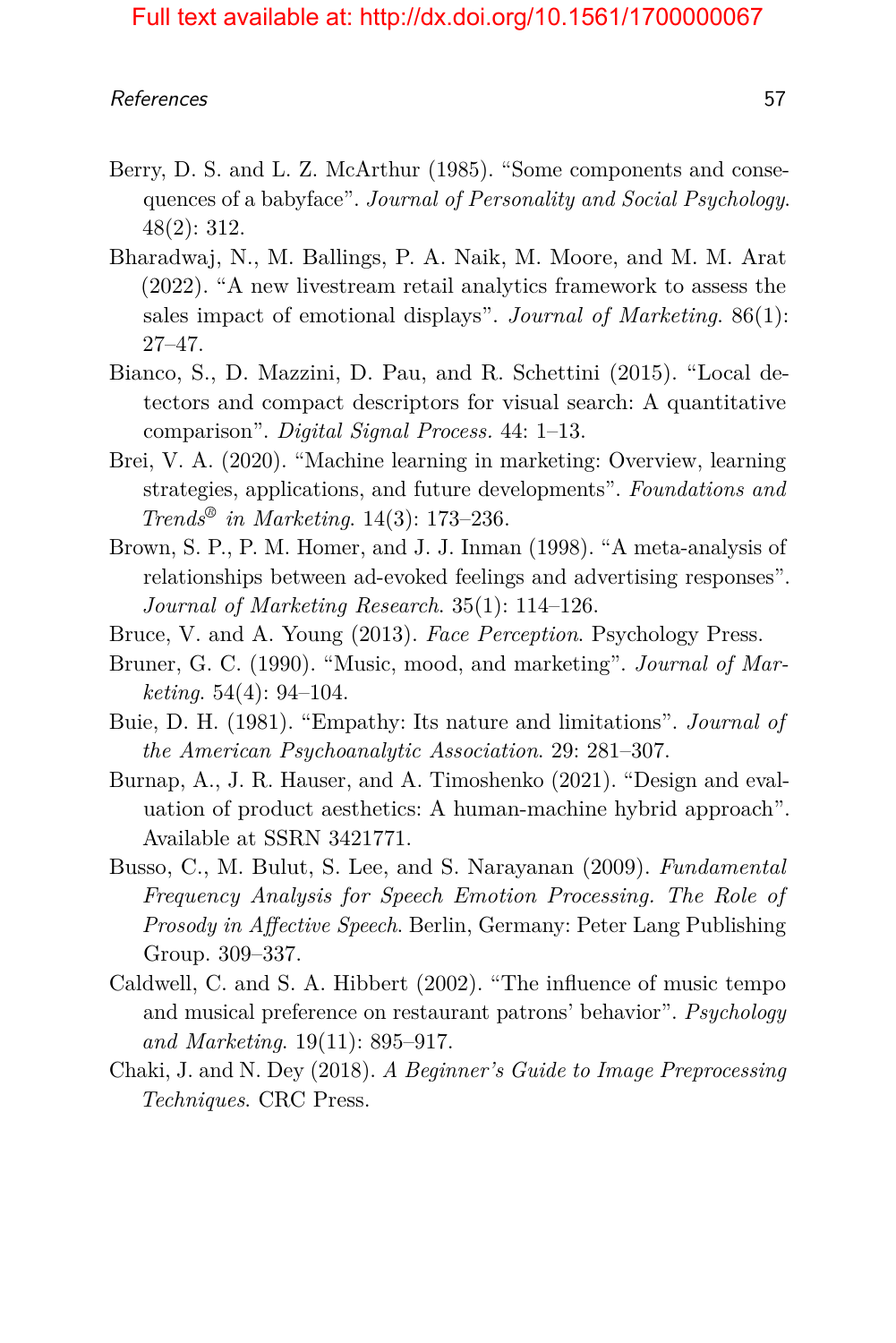- Chandon, P., J. W. Hutchinson, E. T. Bradlow, and S. H. Young (2009). "Does in-store marketing work? Effects of the number and position of shelf facings on brand attention and evaluation at the point of purchase". *Journal of Marketing*. 73(6): 1–17.
- Chattopadhyay, A., D. W. Dahl, R. J. B. Ritchie, and K. N. Shahin (2003). "Hearing voices: The impact of announcer speech characteristics on consumer response to broadcast advertising". *Journal of Consumer Psychology*. 13(3): 198–204.
- Cheang, H. S. and M. D. Pell (2008). "The sound of Sarcasm". *Speech Communication*. 50(5): 366–381.
- Clarke, J. S., J. P. Cornelissen, and M. P. Healey (2019). "Actions speak louder than words: How figurative language and gesturing in entrepreneurial pitches influences investment judgments". *Academy of Management Journal*. 62(2): 335–360.
- Connell, J., Q. Fan, P. Gabbur, N. Haas, S. Pankanti, and H. Trinh (2013). "Retail video analytics: An overview and survey". In: *Video Surveillance and Transportation Imaging Applications*. Vol. 8663.
- Cunningham, M. R., A. P. Barbee, and C. L. Pike (1990). "What do women want? Facialmetric assessment of multiple motives in the perception of male facial physical attractiveness". *Journal of Personality and Social Psychology*. 59(1): 61–72.
- Decety, J. and P. L. Jackson (2004). "The functional architecture of human empathy". *Behavioral and Cognitive Neuroscience Reviews*. 3(2): 71–100.
- Decety, J. and C. Lamm (2006). "Human empathy through the lens of social neuroscience". *The Scientific World Journal*. 6: 1146–1163.
- Decety, J. and W. Ickes (eds.) (2011). *The Social Neuroscience of Empathy*. MIT Press.
- DeGroot, T. and S. J. Motowidlo (1999). "Why visual and vocal interview cues can affect interviewers' judgments and predict job performance". *Journal of Applied Psychology*. 84(6): 986–993.
- DeShields, J., W. Oscar, K. Ali, and K. Erdener (1996). "Source effects in purchase decisions: The impact of physical attractiveness and accent of salesperson". *International Journal of Research in Marketing*. 13(1): 89–101.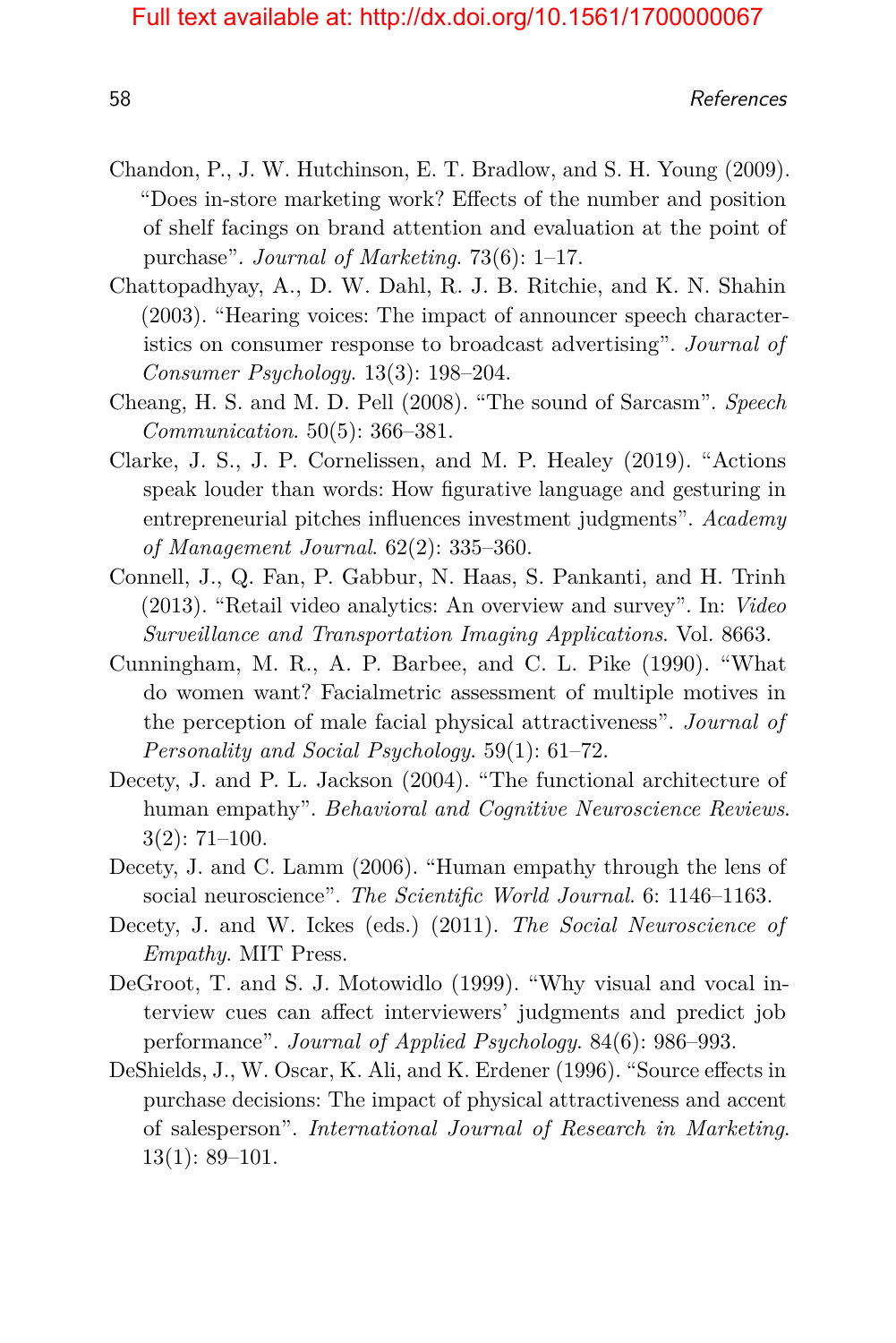- Dew, R., A. Ansari, and O. Toubia (2021). "Letting logos speak: Leveraging multiview representation learning for data-driven branding and logo design". *Marketing Science.* Articles in Advance.
- Ding, M. (2007). "A theory of intraperson games". *Journal of Marketing*. 71(2): 1–11.
- Duan, C. and C. E. Hill (1996). "The current state of empathy research". *Journal of Counseling Psychology*. 43(3): 261.
- Duarte, J., S. Siegel, and L. Young (2012). "Trust and credit: The role of appearance in peer-to-peer lending". *The Review of Financial Studies*. 25(8): 2455–2484.
- Dzyabura, D., S. El Kihal, J. R. Hauser, and M. Ibragimov (2019). "Leveraging the power of images in managing product return rates". Available at SSRN 3209307.
- Dzyabura, D. and R. Peres (2021). "Visual elicitation of brand perception". *Journal of Marketing*. 85(4): 44–66.
- Ekman, P., M. O'Sullivan, W. V. Friesen, and K. R. Scherer (1991). "Invited article: Face, voice, and body in detecting deceit". *Journal of Nonverbal Behavior*. 15(2): 125–135.
- Ert, E., A. Fleischer, and N. Magen (2016). "Trust and reputation in the sharing economy: The role of personal photos in Airbnb". *Tourism Management*. 55: 62–73.
- Eslami, M., K. Vaccaro, K. Karahalios, and K. Hamilton (2017). "Be careful; things can be worse than they appear: Understanding biased algorithms and users' behavior around them in rating platforms". In: *Proceedings of the International AAAI Conference on Web and Social Media*. Vol. 11.
- Eyben, F., K. R. Scherer, B. W. Schuller, J. Sundberg, E. André, and C. Busso, *. . .* and K. P. Truong (2015). "The Geneva minimalistic acoustic parameter set (GeMAPS) for voice research and affective computing". *IEEE Transactions on Affective Computing*. 7(2): 190– 202.
- Fischer, A. H. and A. S. R. Manstead (2008). "Social functions of emotion". In: *Handbook of Emotions*. Ed. by M. Lewis, J. Haviland-Jones, and L. F. Barrett. 3rd edition. New York, NY: Guilford Press. 456–468.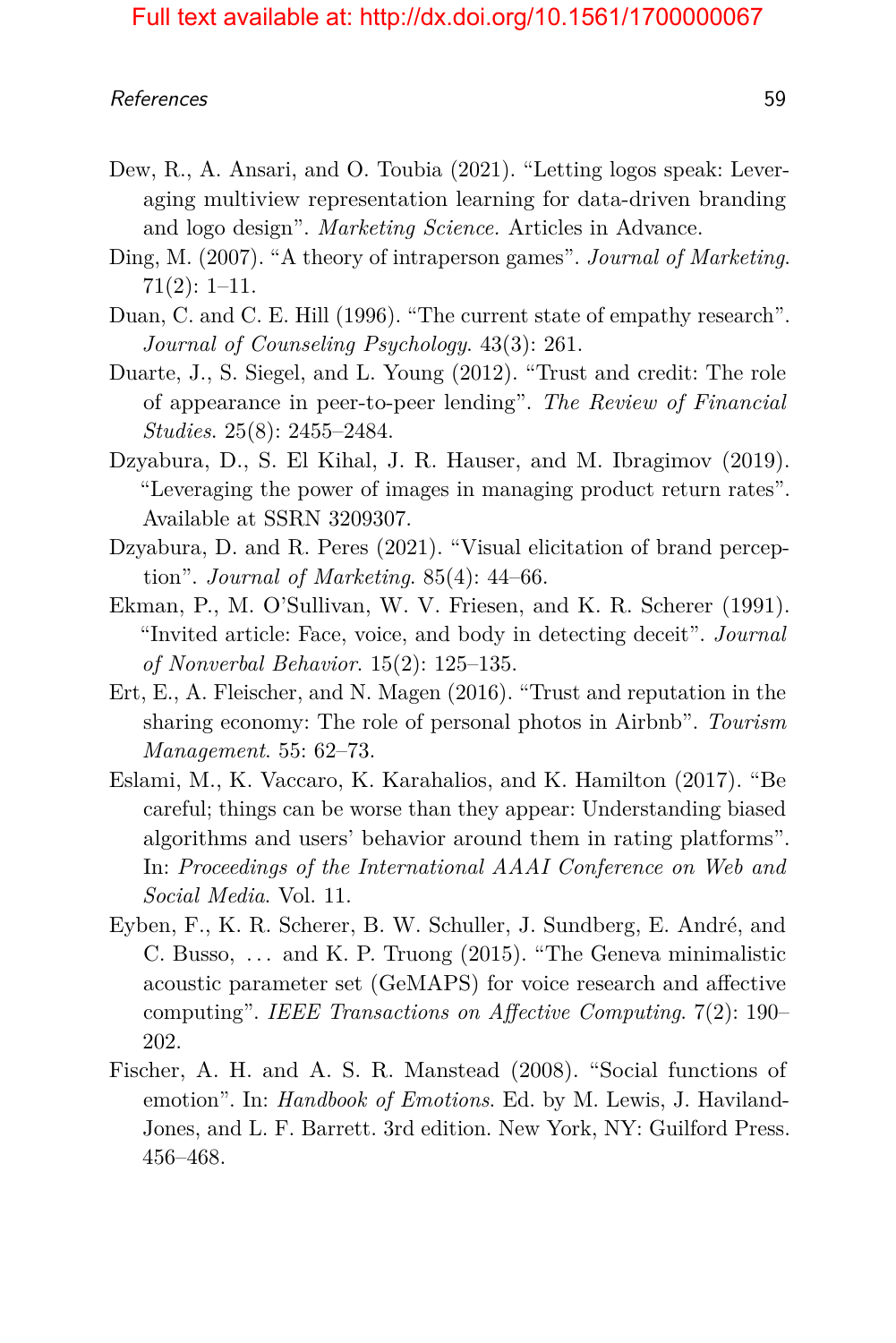- Folkes, V. and S. Matta (2004). "The effect of package shape on consumers' judgments of product volume: Attention as a mental contaminant". *Journal of Consumer Research*. 31: 390–401.
- Forsyth, D. and J. Ponce (2011). *Computer Vision: A Modern Approach*. Prentice Hall.
- Fortun, D., P. Bouthemy, and C. Kervrann (2015). "Optical flow modeling and computation: A survey". *Computer Vision and Image Understanding*. 134: 1–21.
- Fortune (2021). "A.I. in the beauty industry: How the pandemic finally made consumers care about it". URL: [https://fortune.com/2021/](https://fortune.com/2021/01/11/ai-artificial-intelligence-personalized-beauty-cosmetics-brainstorm-reinvent/) [01/11/ai-artificial-intelligence-personalized-beauty-cosmetics-brai](https://fortune.com/2021/01/11/ai-artificial-intelligence-personalized-beauty-cosmetics-brainstorm-reinvent/) [nstorm-reinvent/](https://fortune.com/2021/01/11/ai-artificial-intelligence-personalized-beauty-cosmetics-brainstorm-reinvent/) Retrieved on 8 Oct. 2021.
- Frühholz, S. and P. Belin (eds.) (2018). *The Oxford Handbook of Voice Perception*. Oxford University Press.
- Gerhard, D. (2003). *Pitch Extraction and Fundamental Frequency: History and Current Techniques*. Regina, SK, Canada: Department of Computer Science, University of Regina. 0–22.
- Giannakopoulos, T. and A. Pikrakis (2014). *Introduction to Audio Analysis: A MATLAB® Approach*. Academic Press.
- Giertz, J. N., W. H. Weiger, M. Törhönen, and J. Hamari (2021). "Content versus community focus in live streaming services: How to drive engagement in synchronous social media". *Journal of Service Management*. 33(1): 33–58.
- Goldman, A. (1993). "Ethics and cognitive science". *Ethics*. 103: 337– 360.
- Goodfellow, I., J. Pouget-Abadie, M. Mirza, B. Xu, D. Warde-Farley, and S. Ozair, *. . .* and Y. Bengio (2014). "Generative adversarial nets". *Advances in Neural Information Processing Systems*. 27.
- Gorn, G. J., A. Chattopadhyay, J. Sengupta, and S. Tripathi (2004). "Waiting for the web: How screen color affects time perception". *Journal of Marketing Research*. 41(2): 215–225.
- Gorn, G. J., A. Chattopadhyay, T. Yi, and D. W. Dahl (1997). "Effects of color as an executional cue in advertising: They're in the shade". *Management Science*. 43(10): 1387–1400.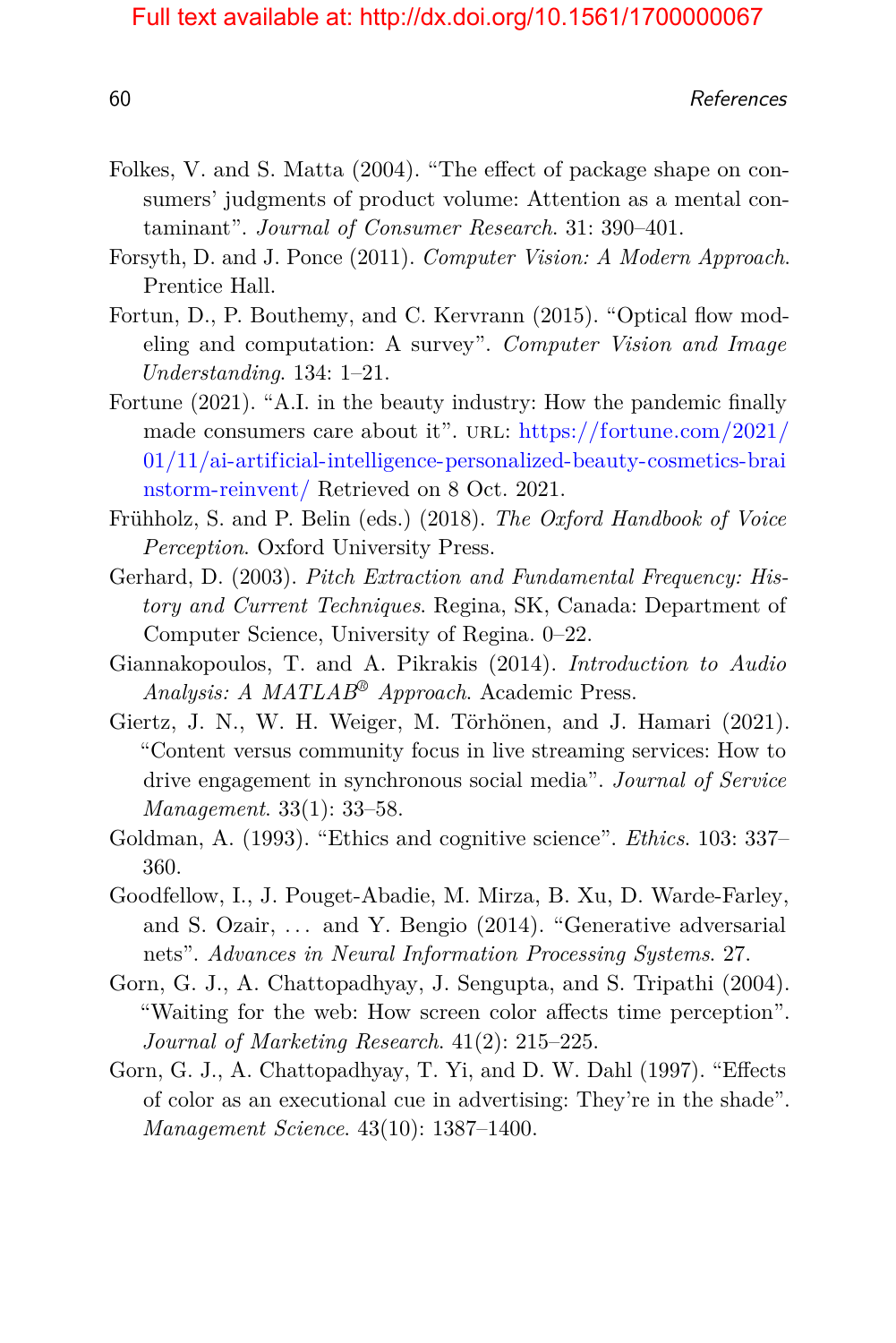- Gorn, G. J., Y. Jiang, and G. V. Johar (2008). "Babyfaces, trait inferences, and company evaluations in a public relations crisis". *Journal of Consumer Research*. 35(1): 36–49.
- Guan, Y., Y. Tan, Q. Wei, and G. Chen (2020). "Information or distortion? The effect of customer generated images on product rating dynamics". *Working Paper*.
- Hagtvedt, H. and S. A. Brasel (2017). "Color saturation increases perceived product size". *Journal of Consumer Research*. 44(2): 396– 413.
- Hall, J. A., P. Verghis, W. Stockton, and J. X. Goh (2014). "It takes just 120 seconds: Predicting satisfaction in technical support calls". *Psychology and Marketing*. 31(7): 500–508.
- Hartmann, J., M. Heitmann, C. Schamp, and O. Netzer (2021). "The power of brand selfies". *Journal of Marketing Research*. 58(6): 1159– 1177.
- Hauser, J. R., G. L. Urban, G. Liberali, and M. Braun (2009). "Website morphing". *Marketing Science*. 28(2): 202–223.
- He, K., X. Zhang, S. Ren, and J. Sun (2016). "Deep residual learning for image recognition". In: *Proceedings of the IEEE Conference on Computer Vision and Pattern Recognition*. 770–778.
- Henderson, P. W., J. A. Cote, S. M. Leong, and B. Schmitt (2003). "Building strong brands in Asia: Selecting the visual components of image to maximize brand strength". *International Journal of Research in Marketing*. 20: 297–313.
- Hennig-Thurau, T., M. Groth, M. Paul, and D. D. Gremler (2006). "Are all smiles created equal? How emotional contagion and emotional labor affect service relationships". *Journal of Marketing*. 70(3): 58– 73.
- Hickman, L., N. Bosch, V. Ng, R. Saef, L. Tay, and S. E. Woo (2021). "Automated video interview personality assessments: Reliability, validity, and generalizability investigations". *Journal of Applied Psychology.* Articles in Advance.
- Hodges-Simeon, C. R., S. J. Gaulin, and D. A. Puts (2010). "Different vocal parameters predict perceptions of dominance and attractiveness". *Human Nature*. 21(4): 406–427.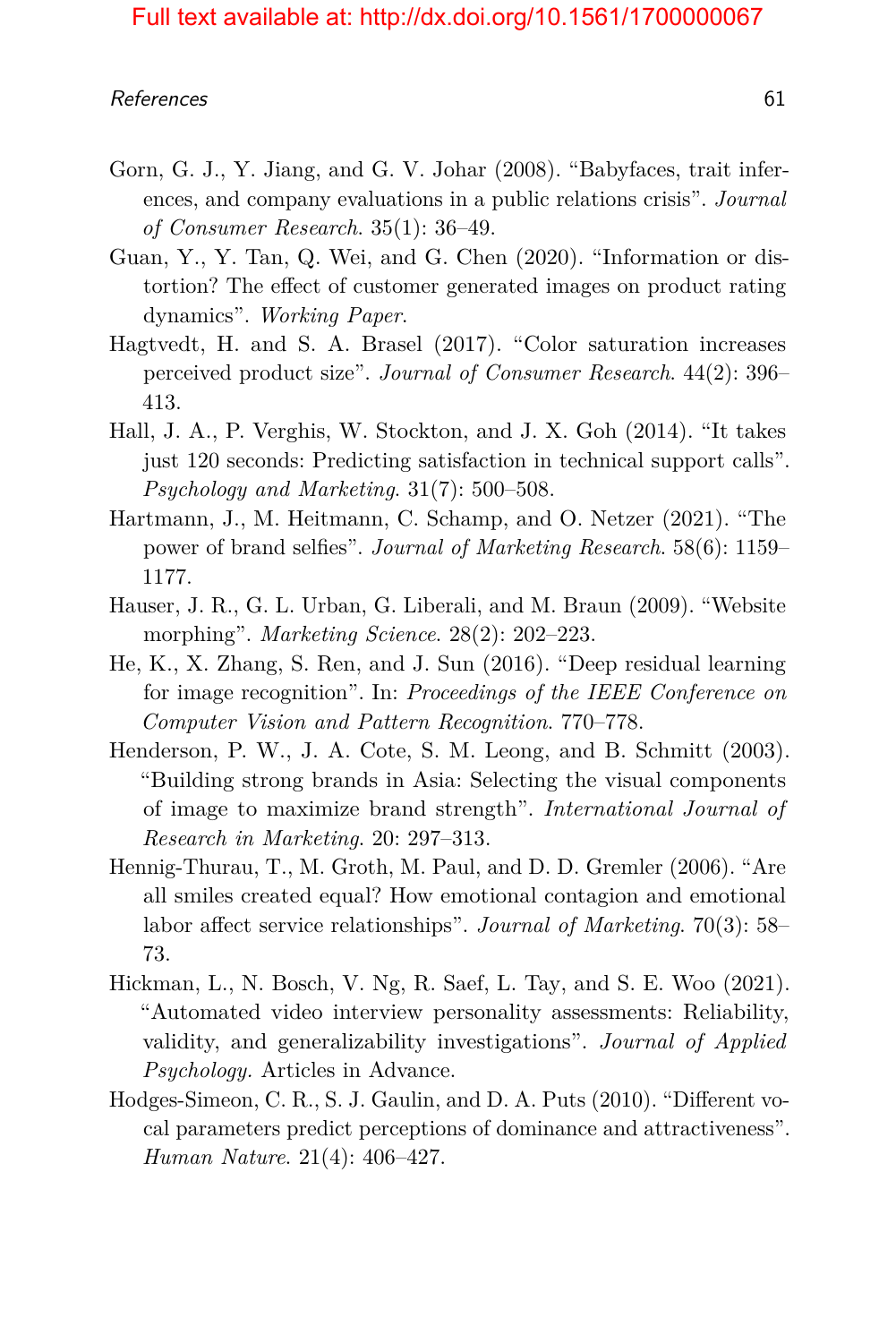- Hoegg, J., J. W. Alba, and D. W. Dahl (2010). "The good, the bad, and the ugly: Influence of aesthetics on product feature judgments". *Journal of Consumer Psychology*. 20: 419–430.
- Hossein-Nejad, Z., H. Agahi, and A. Mahmoodzadeh (2021). "Image matching based on the adaptive redundant keypoint elimination method in the SIFT algorithm". *Pattern Analysis and Applications*. 24(2): 669–683.
- Hughes, C., V. Swaminathan, and G. Brooks (2019). "Driving brand engagement through online social influencers: An empirical investigation of sponsored blogging campaigns". *Journal of Marketing*. 83(5): 78–96.
- Hui, S. K., P. S. Fader, and E. T. Bradlow (2009). "Path data in marketing: An integrative framework and prospectus for model building". *Marketing Science*. 28(2): 320–335.
- Hui, S. K., Y. Huang, J. Suher, and J. Inman (2013). "Deconstructing the 'first moment of truth': Understanding unplanned consideration and purchase conversion using in-store video tracking". *Journal of Marketing Research*. 50(4): 445–462.
- Hul, M. K., L. Dube, and J. C. Chebat (1997). "The impact of music on consumers' reactions to waiting for services". *Journal of Retailing*. 73(1): 87–104.
- Ickes, W. (1997). *Empathic Accuracy*. New York: The Guilford Press.
- Jalali, N. Y. and P. Papatla (2016). "The palette that stands out: Color compositions of online curated visual UGC that attracts higher consumer interaction". *Quantitative Marketing and Economics*. 14(4): 353–384.
- Jia, H., B. K. Kim, and L. Ge (2020). "Speed up, size down: How animated movement speed in product videos influences size assessment and product evaluation". *Journal of Marketing*. 84(5): 100–116.
- Jiang, L., D. Yin, and D. Liu (2019). "Can joy buy you money? The impact of the strength, duration, and phases of an entrepreneur's peak displayed joy on funding performance". *Academy of Management Journal*. 62(6): 1848–1871.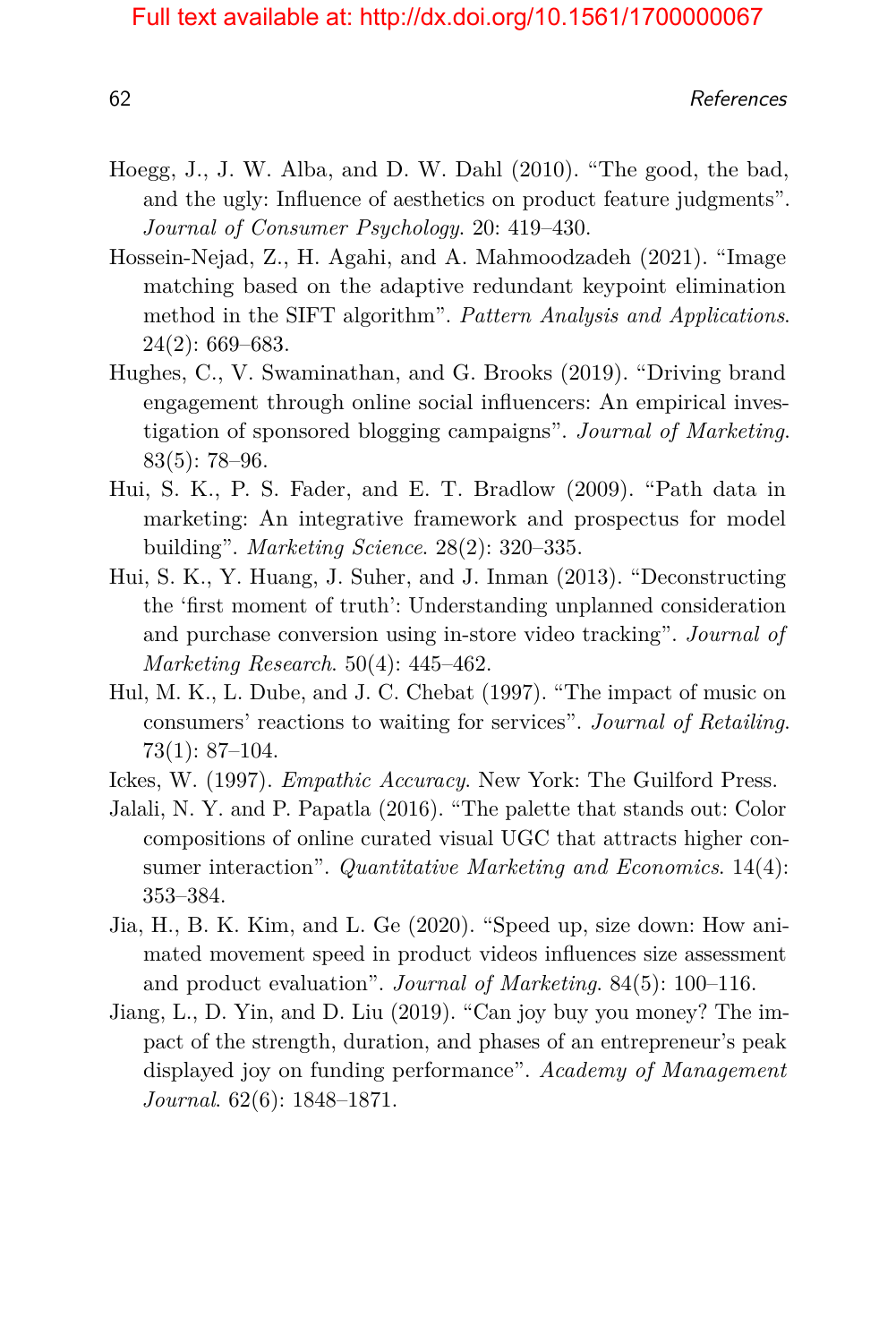- Jiang, Y., G. J. Gorn, M. Galli, and A. Chattopadhyay (2016). "Does your company have the right logo? How and why circular- and angular-logo shapes influence brand attribute judgments". *Journal of Consumer Research*. 42: 709–726.
- Joshi, K. A. and D. G. Thakore (2012). "A survey on moving object detection and tracking in video surveillance system". *International Journal of Soft Computing and Engineering*. 2(3): 44–48.
- Kachur, A., E. Osin, D. Davydov, K. Shutilov, and A. Novokshonov (2020). "Assessing the big five personality traits using real-life static facial images". *Scientific Reports*. 10(1): 1–11.
- Kahle, L. R. and P. M. Homer (1985). "Physical attractiveness of the celebrity endorser: A social adaptation perspective". *Journal of Consumer Research*. 11(4): 954–961.
- Kang, D., P. Bailis, and M. Zaharia (2019). "Challenges and opportunities in DNN-based video analytics: A demonstration of the Blazeit video query engine". In: *CIDR*.
- Kazama, M., S. Gotoh, M. Tohyama, and T. Houtgast (2010). "On the significance of phase in the short term Fourier spectrum for speech intelligibility". *The Journal of the Acoustical Society of America*. 127(3): 1432–1439.
- Keh, H. T., R. Ren, S. R. Hill, and X. Li (2013). "The beautiful, the cheerful, and the helpful: The effects of service employee attributes on customer satisfaction". *Psychology and Marketing*. 30(3): 211– 226.
- Kent, R. D. and C. Read (1992). *The Acoustic Analysis of Speech*. London: Whurr.
- Kim, H. J., Y. Wang, and M. Ding (2021). "Brand voiceprint". *Customer Needs and Solutions*: 1–14.
- Kingma, D. P. and M. Welling (2013). "Auto-encoding variational bayes". arXiv preprint arXiv: 1312.6114.
- Klofstad, C. A., R. C. Anderson, and S. Peters (2012). "Sounds like a winner: Voice pitch influences perception of leadership capacity in both men and women". *Proceedings of the Royal Society B: Biological Sciences*. 279(1738): 2698–2704.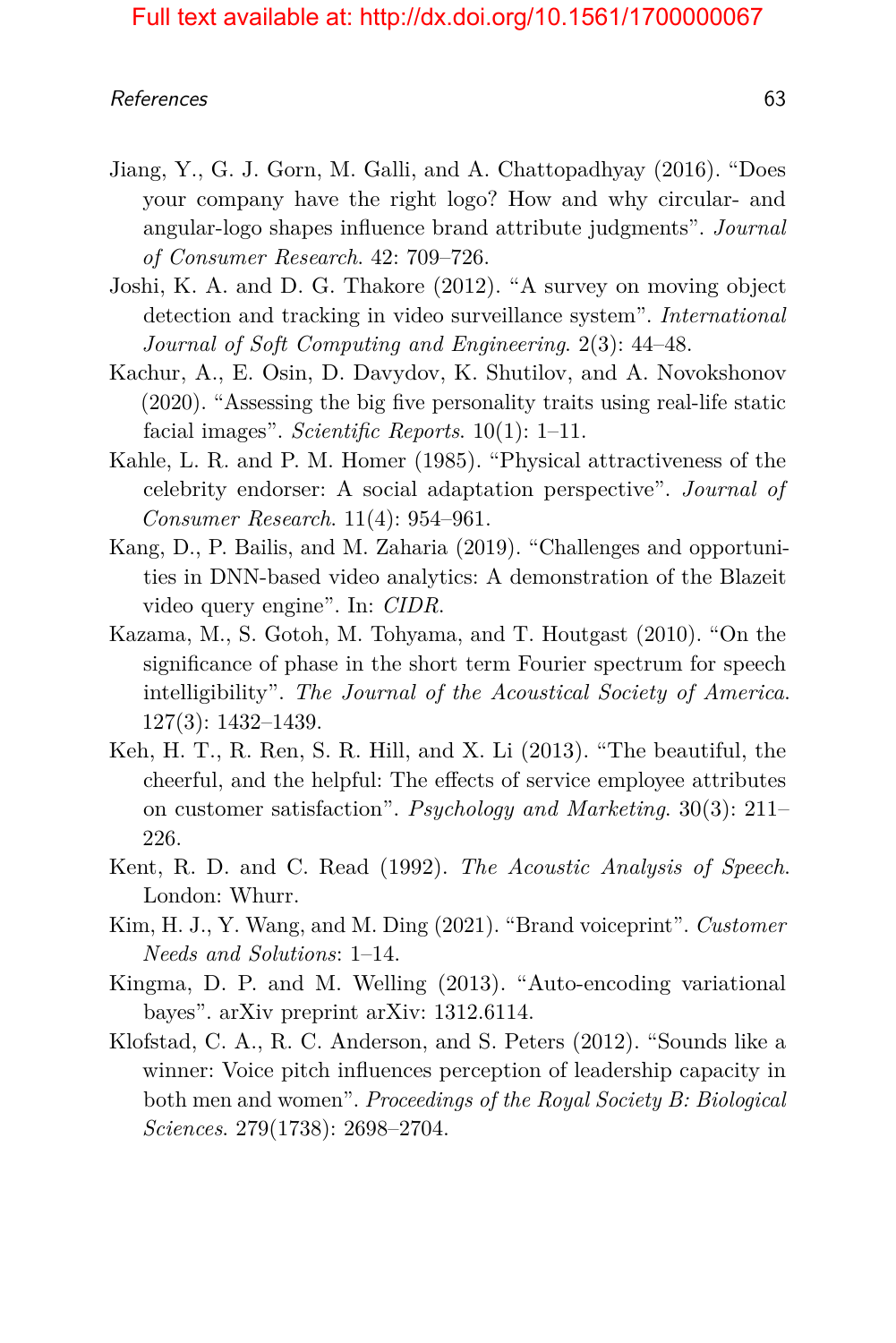- Klostermann, J., A. Plumeyer, D. Böger, and R. Decker (2018). "Extracting brand information from social networks: Integrating image, text, and social tagging data". *International Journal of Research in Marketing*. 35(4): 538–556.
- Kreiman, J. and D. Sidtis (2011). "Voices and listeners: Toward a model of voice perception". *Acoustics Today*. 7(4): 7–15.
- Krider, R. E., P. Raghubir, and A. Krishna (2001). "Pizzas: *π* or square? Psychophysical biases in area comparisons". *Marketing Science*. 20(4): 405–425.
- Kumar, A., R. Bezawada, R. Rishika, R. Janakiraman, and P. K. Kannan (2016). "From social to sale: The effects of firm-generated content in social media on customer behavior". *Journal of Marketing*. 80(1): 7–25.
- Landwehr, J. R., D. Wentzel, and A. Herrmann (2013). "Product design for the long run: Consumer responses to typical and atypical designs at different stages of exposure". *Journal of Marketing*. 77(5): 92–107.
- Le, N., V. S. Rathour, K. Yamazaki, K. Luu, and M. Savvides (2021). "Deep reinforcement learning in computer vision: A comprehensive survey". *Artificial Intelligence Review*: 1–87.
- Levenson, R. W. and A. M. Ruef (1992). "Empathy: A physiological substrate". *Journal of Personality and Social Psychology*. 63: 234– 246.
- Li, H., D. Simchi-Levi, M. X. Wu, and W. Zhu (2019a). "Estimating and exploiting the impact of photo layout in the sharing economy". Available at SSRN 3470877.
- Li, S. and W. Deng (2020). "Deep facial expression recognition: A survey". *IEEE Transactions on Affective Computing*: 1–20.
- Li, X., M. Shi, and X. S. Wang (2019b). "Video mining: Measuring visual information using automatic methods". *International Journal of Research in Marketing*. 36(2): 216–231.
- Li, Y. and Y. Xie (2020). "Is a picture worth a thousand words? An empirical study of image content and social media engagement". *Journal of Marketing Research*. 57(1): 1–19.
- Liaukonyte, J., T. Teixeira, and K. C. Wilbur (2015). "Television advertising and online shopping". *Marketing Science*. 34(3): 311–330.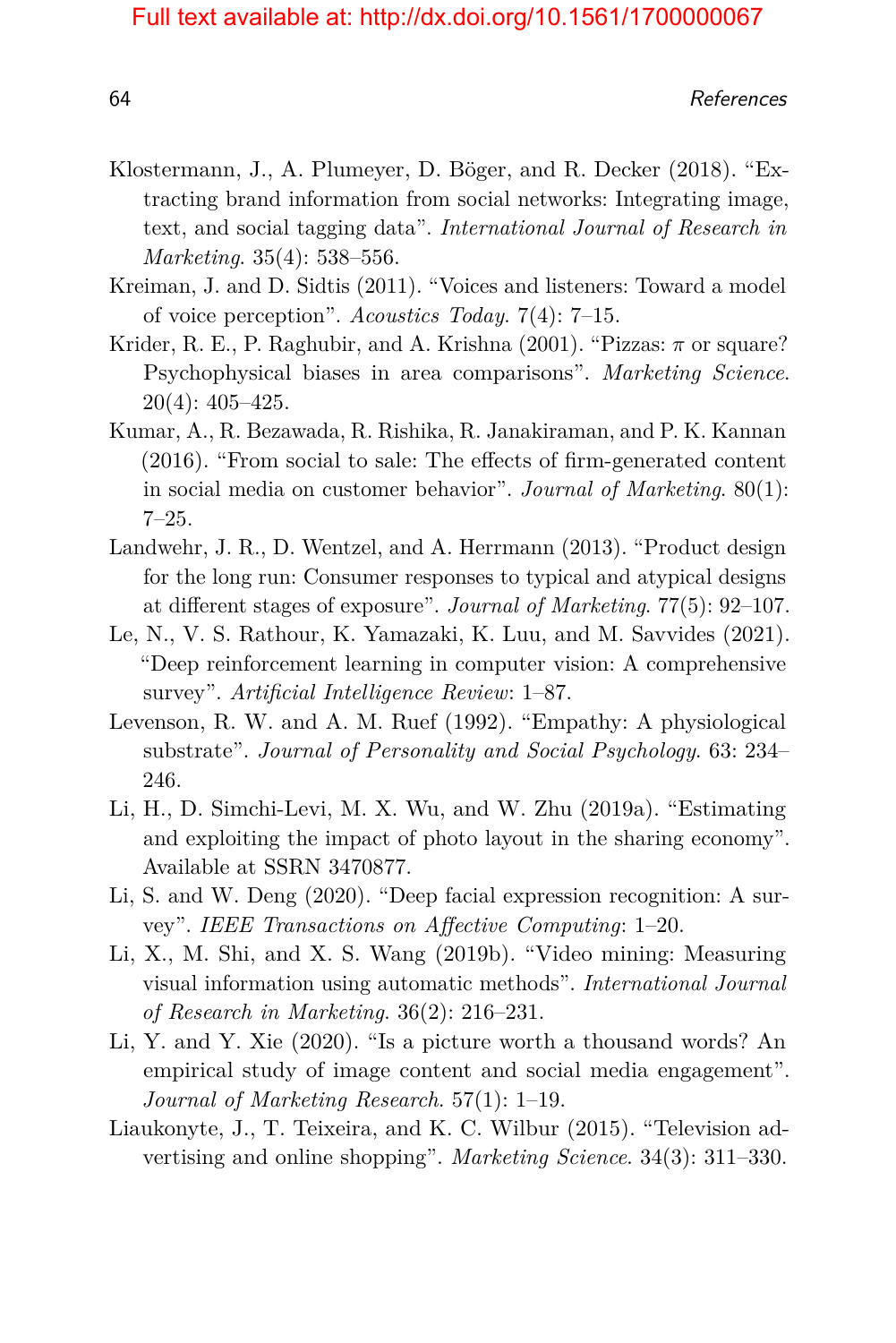- Lin, Y., D. Yao, and X. Chen (2021). "Happiness begets money: Emotion and engagement in live streaming". *Journal of Marketing Research*. 58(3): 417–438.
- Liu, H., S. Chen, and N. Kubota (2013). "Intelligent video systems and analytics: A survey". *IEEE Transactions on Industrial Informatics*. 9(3): 1222–1233.
- Liu, L., D. Dzyabura, and N. Mizik (2020). "Visual listening in: Extracting brand image portrayed on social media". *Marketing Science*. 39(4): 669–686.
- Liu, X., S. W. Shi, T. Teixeira, and M. Wedel (2018). "Video content marketing: The making of clips". *Journal of Marketing*. 82(4): 86– 101.
- Liu, Y., K. J. Li, H. Chen, and S. Balachander (2017). "The effects of products' aesthetic design on demand and marketing-mix effectiveness: The role of segment prototypicality and brand consistency". *Journal of Marketing*. 81(1): 83–102.
- Lu, S., L. Xiao, and M. Ding (2016). "A video-based automated recommender (VAR) system for garments". *Marketing Science*. 35(3): 484–510.
- Lu, S., D. Yao, X. Chen, and R. Grewal (2021). "Do larger audiences generate greater revenues under pay what you want? Evidence from a live streaming platform". *Marketing Science*. 40(5): 964–984.
- Luffarelli, J., M. Mukesh, and A. Mahmood (2019a). "Let the logo do the talking: The influence of logo descriptiveness on brand equity". *Journal of Marketing Research*. 56(5): 862–878.
- Luffarelli, J., A. Stamatogiannakis, and H. Yang (2019b). "The visual asymmetry effect: An interplay of logo design and brand personality on brand equity". *Journal of Marketing Research*. 56(1): 89–103.
- Ma, X., Z. Wu, J. Jia, M. Xu, H. Meng, and L. Cai (2018). "Emotion recognition from variable-length speech segments using deep learning on spectrograms". In: *Interspeech*. 3683–3687.
- Ma, Z. and L. Dubé (2011). "Process and outcome interdependency in frontline service encounters". *Journal of Marketing*. 75(3): 83–98.
- Malik, N., P. V. Singh, D. D. Lee, and K. Srinivasan (2019). "A dynamic analysis of beauty premium". Available at SSRN 3208162.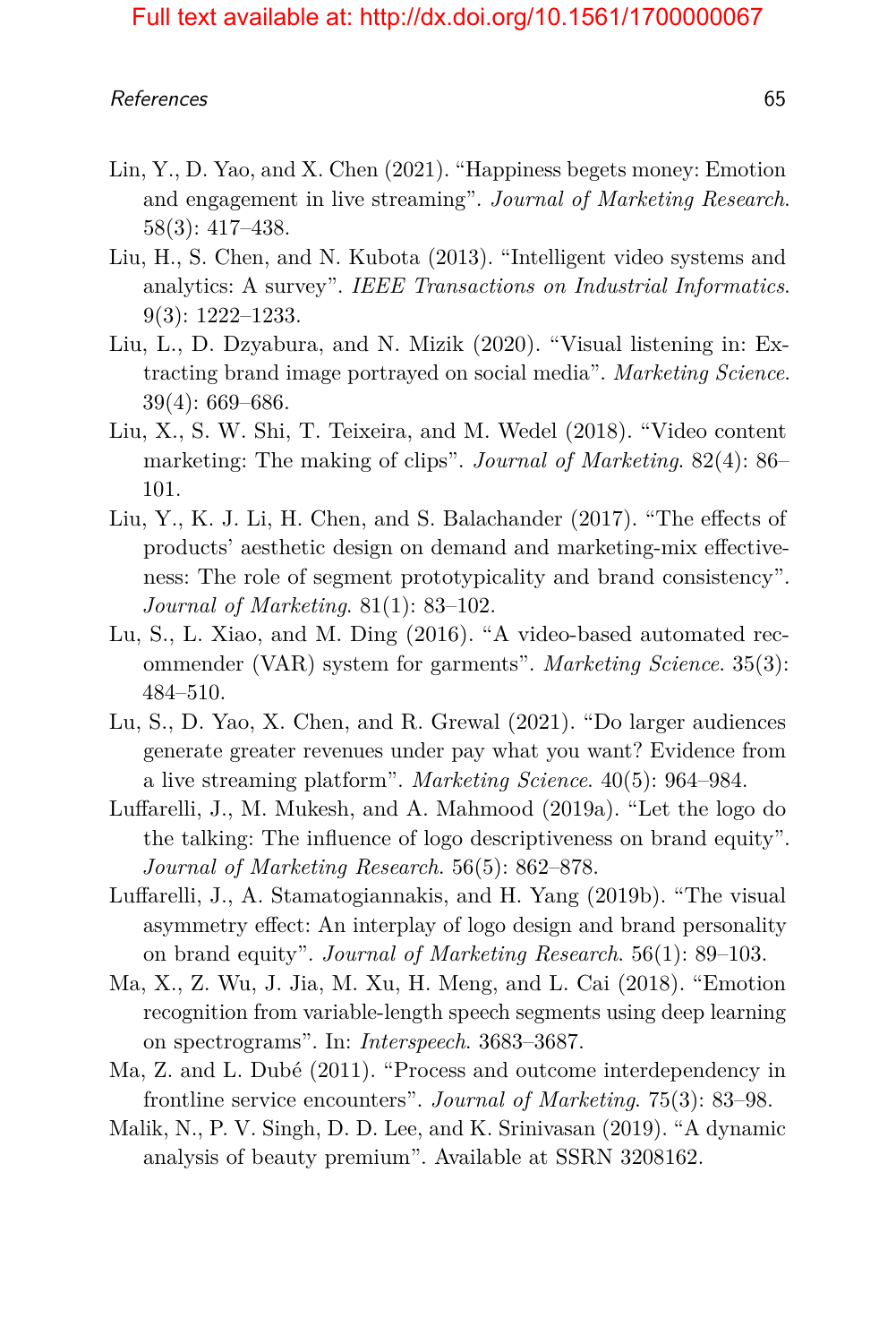- Marinova, D., S. K. Singh, and J. Singh (2018). "Frontline problemsolving effectiveness: A dynamic analysis of verbal and nonverbal cues". *Journal of Marketing Research*. 55(2): 178–192.
- Mattila, A. S. and C. A. Enz (2002). "The role of emotions in service encounters". *Journal of Service Research*. 4(4): 268–277.
- Mayew, W. J. and M. Venkatachalam (2012). "The power of voice: Managerial affective states and future firm performance". *Journal of Finance*. 67(1): 1–43.
- McAleer, P., A. Todorov, and P. Belin (2014). "How do you say 'Hello'? Personality impressions from brief novel voices". *PloS One*. 9(3): e90779.
- Mei, T., X. S. Hua, L. Yang, and S. Li (2007). "VideoSense: Towards effective online video advertising". In: *Proceedings of the 15th ACM International Conference on Multimedia*. September. 1075–1084.
- Messer, U. and S. Fausser (2019). "Predicting social perception from faces: A deep learning approach". *Working Paper*.
- Miller, N., G. Maruyama, R. J. Beaber, and K. Valone (1976). "Speed of speech and persuasion". *Journal of Personality and Social Psychology*. 34(4): 615.
- Moeslund, T. B., A. Hilton, and V. Krüger (2006). "A survey of advances in vision-based human motion capture and analysis". *Computer Vision and Image Understanding*. 104(2–3): 90–126.
- Nanne, A. J., M. L. Antheunis, C. G. van der Lee, E. O. Postma, S. Wubben, and G. van Noort (2020). "The use of computer vision to analyze brand-related user generated image content". *Journal of Interactive Marketing*. 50: 156–167.
- Nelson, R. G. and D. Schwartz (1979). "Voice-pitch analysis". *Journal of Advertising Research*. 19(5): 55–59.
- Nighswonger, N. J. and C. R. Martin, Jr. (1981). "On using voice analysis in marketing research". *Journal of Marketing Research*. 18(3): 350–355.
- Oleszkiewicz, A., K. Pisanski, K. Lachowicz-Tabaczek, and A. Sorokowska (2017). "Voice-based assessments of trustworthiness, competence, and warmth in blind and sighted adults". *Psychonomic Bulletin and Review*. 24(3): 856–862.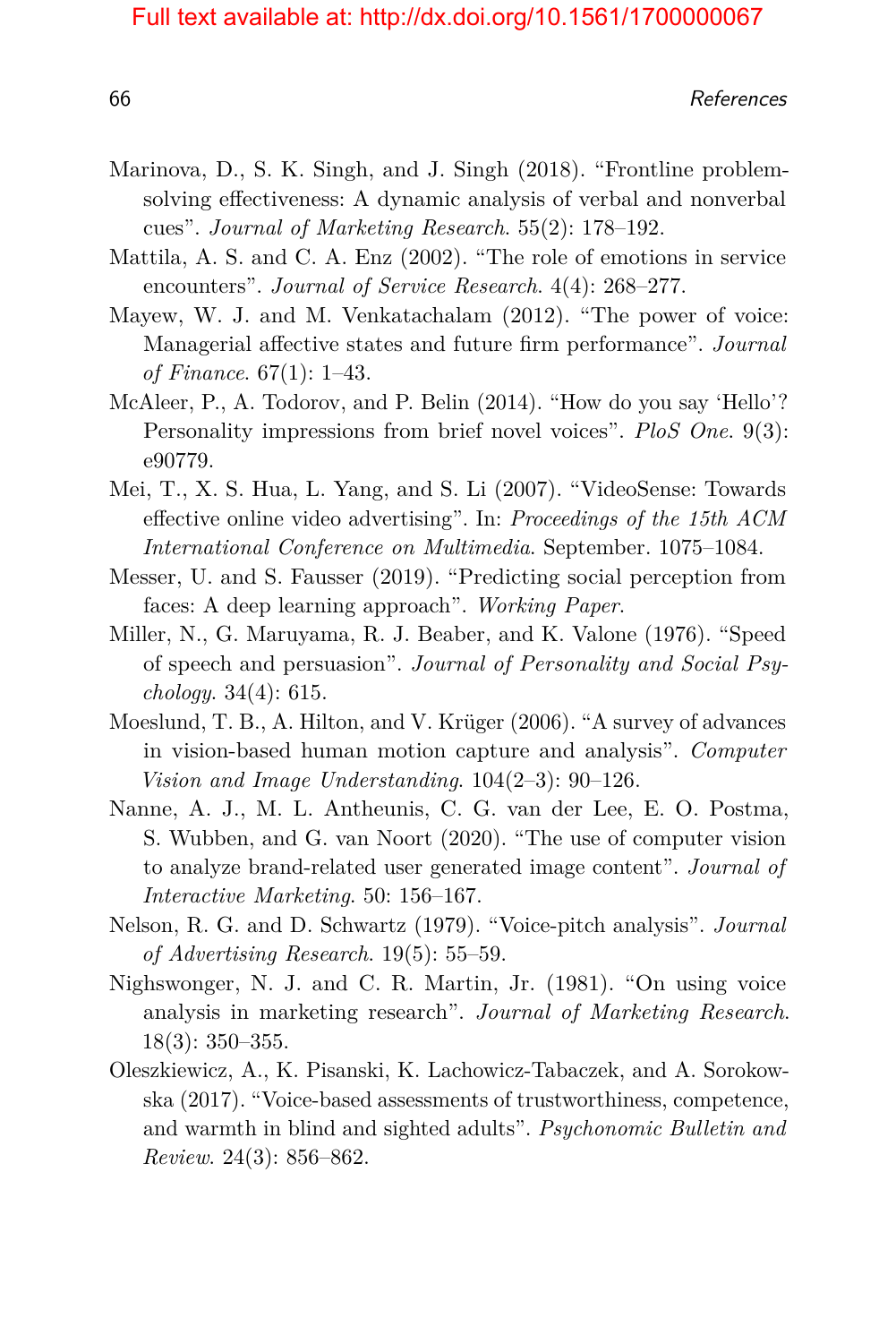- Oosterhof, N. N. and A. Todorov (2009). "Shared perceptual basis of emotional expressions and trustworthiness impressions from faces". *Emotion*. 9(1): 128.
- Orth, U. R. and R. C. Crouch (2014). "Is beauty in the aisles of the retailer? Package processing in visually complex contexts". *Journal of Retailing*. 90(4): 524–537.
- Orth, U. R. and K. Malkewitz (2008). "Holistic package design and consumer brand impressions". *Journal of Marketing*. 72(3): 64–81.
- Pennington, A. L. (1968). "Customer-salesman bargaining behavior in retail transactions". *Journal of Marketing Research*. 5(3): 255–262.
- Peschel, A. O. and J. L. Orquin (2013). "A review of the findings and theories on surface size effects on visual attention". *Frontiers in Psychology*. 4: 902.
- Pieters, R. and M. Wedel (2004). "Attention capture and transfer in advertising: Brand, pictorial, and text-size effects". *Journal of Marketing*. 68(2): 36–50.
- Pieters, R., M. Wedel, and R. Batra (2010). "The stopping power of advertising: Measures and effects of visual complexity". *Journal of Marketing*. 74(5): 48–60.
- Podder, P., T. Z. Khan, M. H. Khan, and M. M. Rahman (2014). "Comparative performance analysis of hamming, hanning and blackman window". *International Journal of Computer Applications*. 96(18):  $1 - 7$ .
- Pon-Barry, H. and S. M. Shieber (2011). "Recognizing uncertainty in speech". *EURASIP Journal on Advances in Signal Processing*. Special Issue on Emotion and Mental State Recognition from Speech.
- Poor, M., A. Duhachek, and H. S. Krishnan (2013). "How images of other consumers influence subsequent taste perceptions". *Journal of Marketing*. 77(6): 124–139.
- Pouyanfar, S., Y. Yang, S. C. Chen, M. L. Shyu, and S. S. Iyengar (2018). "Multimedia big data analytics: A survey". *ACM Computing Surveys (CSUR)*. 51(1): 1–34.
- Pugh, S. D. (2001). "Service with a smile: Emotional contagion in a service encounter". *Academy of Management Journal*. 44(5): 1018– 1027.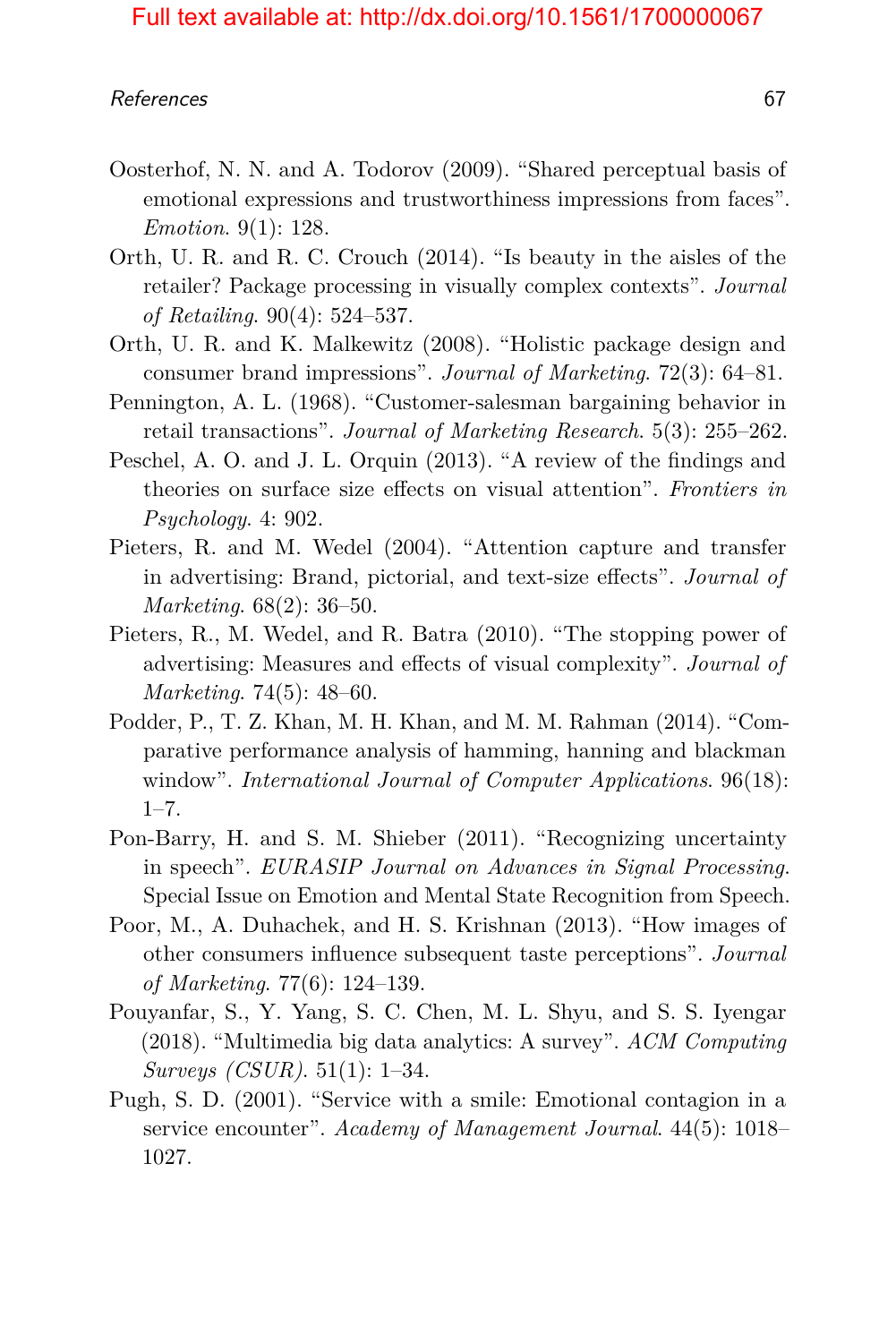- Raghubir, P. and A. Krishna (1999). "Vital dimensions in volume perception: Can the eye fool the stomach?" *Journal of Marketing Research*. 36: 313–326.
- Rajaram, P. and P. Manchanda (2020). "Video influencers: Unboxing the mystique". arXiv preprint arXiv: 2012.12311.
- Reik, T. (1949). *Character Analysis*. New-York: Farrar, Strauss and Giroux.
- Rezlescu, C., B. Duchaine, C. Y. Olivola, and N. Chater (2012). "Unfakeable facial configurations affect strategic choices in trust games with or without information about past behavior". *PloS One*. 7(3): e34293.
- Rooderkerk, R. P. and D. R. Lehmann (2021). "Incorporating consumer product categorizations into shelf layout design". *Journal of Marketing Research*. 58(1): 50–73.
- Rule, N. O. and N. Ambady (2008). "The face of success: Inferences from chief executive officers' appearance predict company profits". *Psychological Science*. 19(2): 109–111.
- Scherer, K. R. (1995). "Expression of emotion in voice and music". *Journal of Voice*. 9(3): 235–248.
- Schroeder, J. and N. Epley (2015). "The sound of intellect speech reveals a thoughtful mind, increasing a job candidate's appeal". *Psychological Science*. 26(6): 877–891.
- Schuller, B., B. Vlasenko, F. Eyben, M. Wöllmer, A. Stuhlsatz, A. Wendemuth, and G. Rigoll (2010). "Cross-corpus acoustic emotion recognition: Variances and strategies". *IEEE Transactions on Affective Computing*. 1(2): 119–131.
- Schweinberger, S. R., H. Kawahara, A. P. Simpson, V. G. Skuk, and R. Zäske (2014). "Speaker perception". *Wiley Interdisciplinary Reviews: Cognitive Science*. 5(1): 15–25.
- Shen, T., H. Kim, and M. Ding (2021). "Voice-based empathetic method for enhancing voice technology applications in marketing with certainty/uncertainty". *Working Paper*.
- Shin, D., S. He, G. M. Lee, A. B. Whinston, S. Centintas, and K. C. Lee (2020). "Enhancing social media analysis with visual data analytics: A deep learning approach". *Management Information Systems Quarterly*. 44(4): 1459–1492.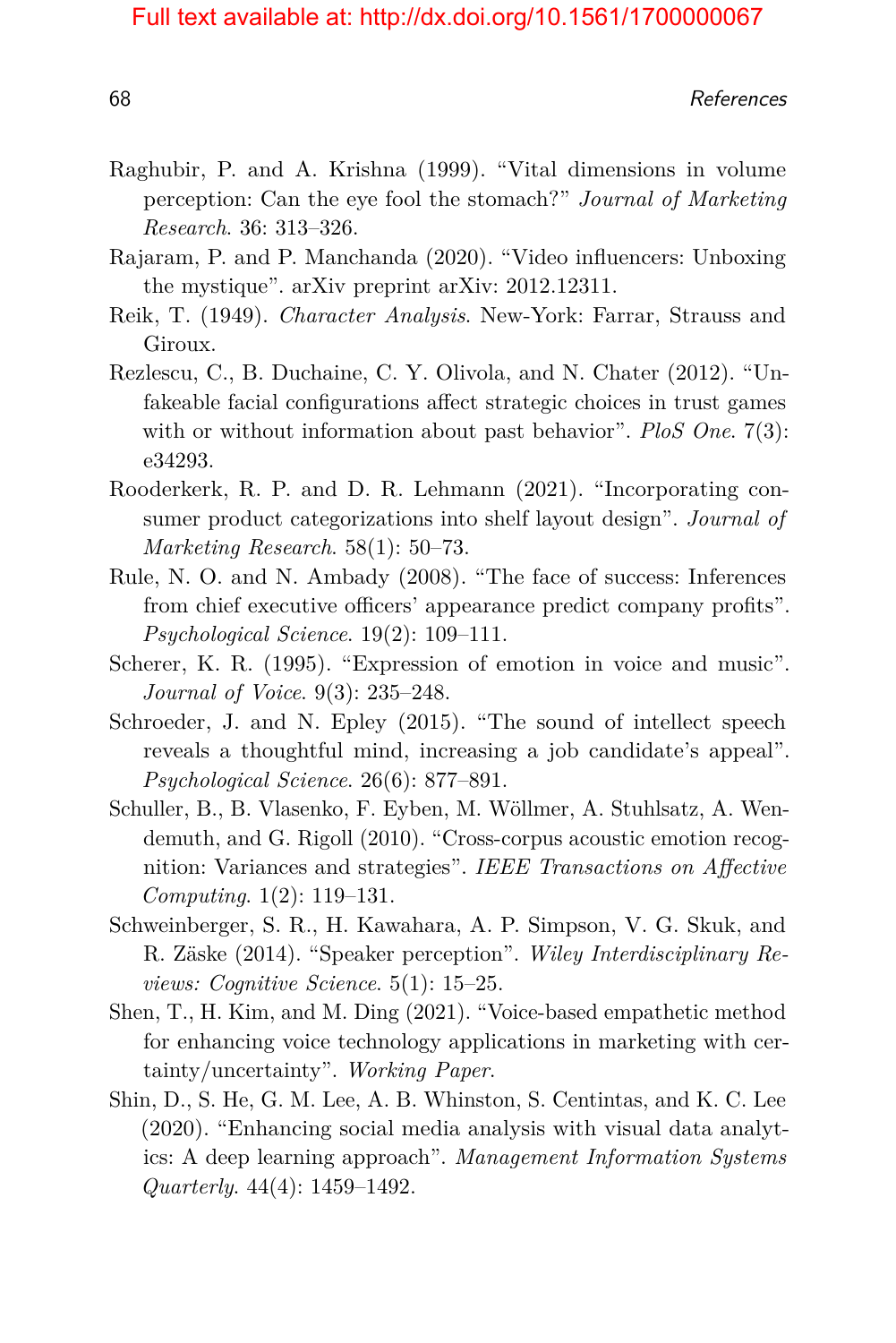- Simonyan, K. and A. Zisserman (2014). "Very deep convolutional networks for large-scale image recognition". *Computer Science*.
- Singh, S., D. Marinova, J. Singh, and K. R. Evans (2018). "Customer query handling in sales interactions". *Journal of the Academy of Marketing Science*. 46(5): 837–856.
- Small, D. A. and N. M. Verrochi (2009). "The face of need: Facial emotion expression on charity advertisements". *Journal of Marketing Research*. 46(6): 777–787.
- Smith, A. N., E. Fischer, and C. Yongjian (2012). "How does brandrelated user-generated content differ across YouTube, Facebook, and Twitter?" *Journal of Interactive Marketing*. 26(2): 102–113.
- Smith, B. L., B. L. Brown, W. J. Strong, and A. C. Rencher (1975). "Effects of speech rate on personality perception". *Lang Speech*. 18(2): 145–152.
- Sundar, A. and T. J. Noseworthy (2014). "Place the logo high or low? Using conceptual metaphors of power in packaging design". *Journal of Marketing*. 78(5): 138–151.
- Sutton, R. and A. G. Barto (2018). *Reinforcement Learning: An Introduction*. MIT Press.
- Székely, E., Z. Ahmed, S. Hennig, J. P. Cabral, and J. Carson-Berndsen (2014). "Predicting synthetic voice style from facial expressions. An application for augmented conversations". *Speech Communication*. 57: 63–75.
- Tahon, M. and L. Devillers (2015). "Towards a small set of robust acoustic features for emotion recognition: Challenges". *IEEE/ACM Transactions on Audio, Speech, and Language Processing*. 24(1): 16–28.
- Tegtmeier, S., O. Niebuhr, and T. Schweisfurth (2021). "How money talks: Speech melody and venture evaluation". Available at SSRN 3795093.
- Teixeira, T., R. Picard, and R. El Kaliouby (2014). "Why, when, and how much to entertain consumers in advertisements? A web-based facial tracking field study". *Marketing Science*. 33(6): 809–827.
- Teixeira, T., M. Wedel, and R. Pieters (2012). "Emotion-induced engagement in internet video ads". *Journal of Marketing Research*. 49(2): 144–159.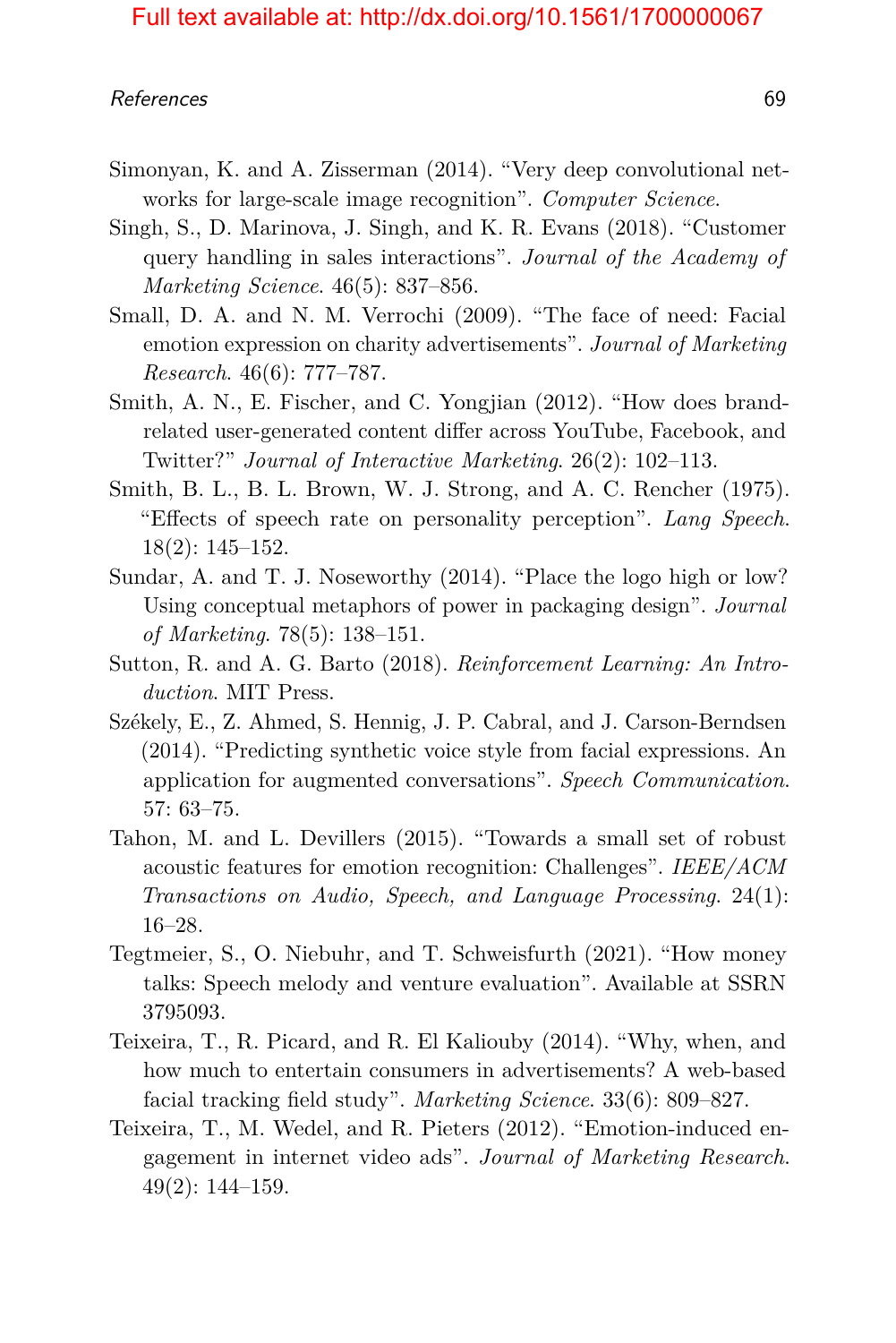- Tellis, G. J., D. J. MacInnis, S. Tirunillai, and Y. Zhang (2019). "What drives virality (sharing) of online digital content? The critical role of information, emotion, and brand prominence". *Journal of Marketing*. 83(4): 1–20.
- Texeira, T., M. Wedel, and R. Pieters (2012). "Emotion-induced engagement in internet video ads". *Journal of Marketing Research*. 49(2): 144–159.
- Todorov, A. (2017). *Face Value: The Irresistible Influence of First Impressions*. Princeton University Press.
- Todorov, A., A. N. Mandisodza, A. Goren, and C. C. Hall (2005). "Inferences of competence from faces predict election outcomes". *Science*. 308(5728): 1623–1626.
- Townsend, C. and S. B. Shu (2010). "When and how aesthetics influences financial decisions". *Journal of Consumer Psychology*. 20: 452–458.
- Urban, G. L., G. Liberali, E. MacDonald, R. Bordley, and J. R. Hauser (2014). "Morphing banner advertising". *Marketing Science*. 33(1): 27–46.
- Vernon Richard, J. W., C. A. M. Sutherland, A. W. Young, and T. Hartley (2014). "Modeling first impressions from highly variable facial images". *Proceedings of the National Academy of Sciences*. 111(32): 3353–3361.
- Voulodimos, A., N. Doulamis, A. Doulamis, and E. Protopapadakis (2018). "Deep learning for computer vision: A brief review". *Computational Intelligence and Neuroscience*.
- Wang, X. S., J. He, and R. Grewal (2020). "Image features and demand in the sharing economy: A study of airbnb". *Working Paper*.
- Wang, X. S., S. Lu, X. I. Li, M. Khamitov, and N. Bendle (2021). "Audio mining: The role of vocal tone in persuasion". *Journal of Consumer Research*. 48(2): 189–211.
- Wang, Z., S. N. Singh, Y. J. Li, S. Mishra, M. Ambrose, and M. Biernat (2017). "Effects of employees' positive affective displays on customer loyalty intentions: An emotions-as-social-information perspective". *Academy of Management Journal*. 60(1): 109–129.
- Wedel, M. and P. K. Kannan (2016). "Marketing analytics for data-rich environments". *Journal of Marketing*. 80(6): 97–121.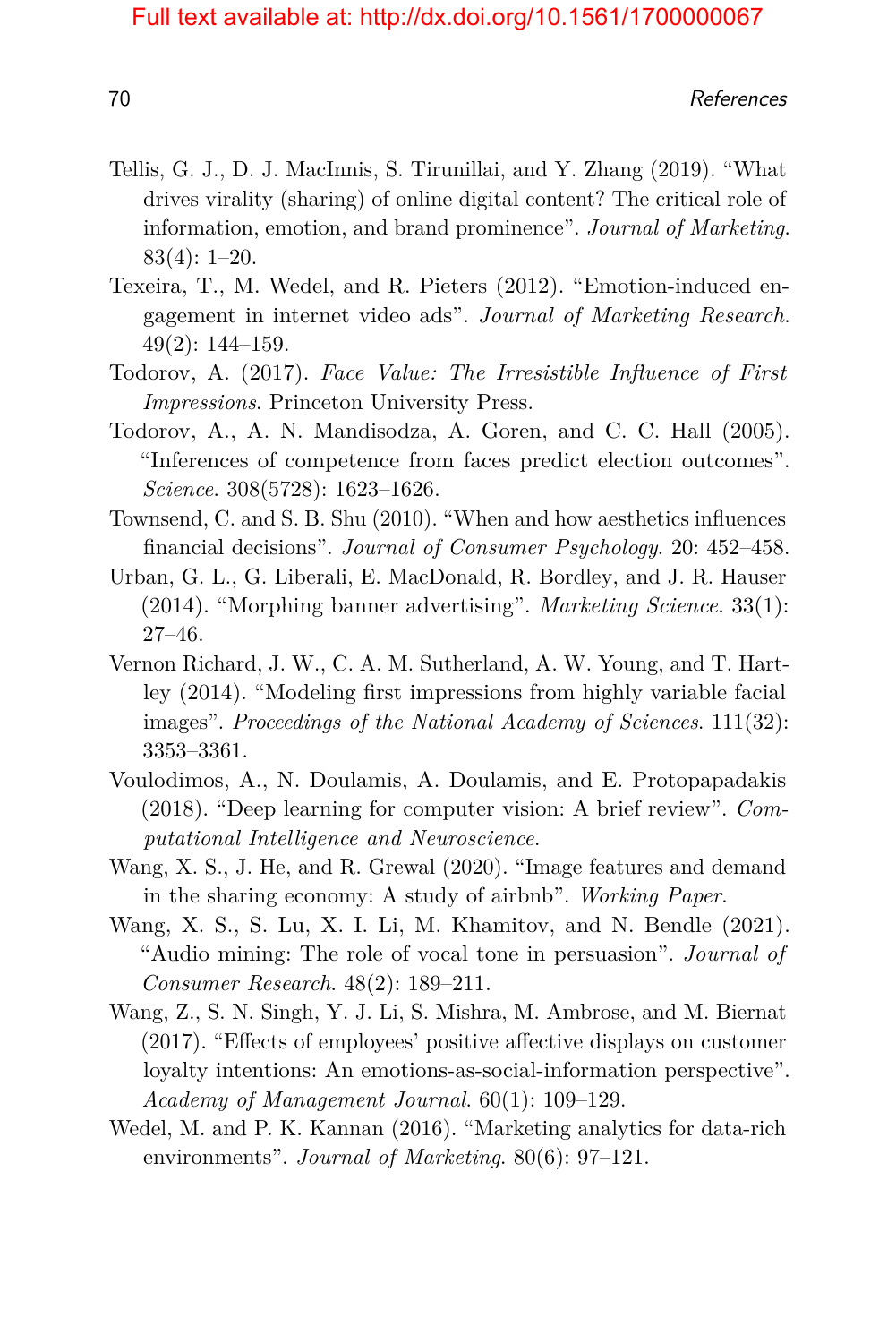- Wedel, M. and R. Pieters (2008). "A review of eye-tracking research in marketing". In: *Review of Marketing Research*. Ed. by N. K. Malhotra. Vol. 4. 123–147.
- Weninger, F., J. Krajewski, A. Batliner, and B. Schuller (2012). "The voice of leadership: Models and performances of automatic analysis in online speeches". *IEEE Transactions on Affective Computing*. 3(4): 496–508.
- Whittle, M. W. (2014). *Gait Analysis: An Introduction*. Butterworth-Heinemann.
- Xiao, L. and M. Ding (2014). "Just the faces: Exploring the effects of facial features in print advertising". *Marketing Science*. 33(3): 338–352.
- Xiao, L., H.-J. Kim, and M. Ding (2013). "An introduction to audio and visual research and applications in marketing". In: *Review of Marketing Research*. Ed. by N. Malhotra. Bingley: Emerald Group Publishing Limited. 213–253.
- Xu, J. and M. Ding (2021). "Transparent model of unabridged data (TMUD)". Available at SSRN 3849871.
- Yan, X., H. Gong, Y. Jiang, S.-T. Xia, F. Zheng, X. You, and L. Shao (2020). "Video scene parsing: An overview of deep learning methods and datasets". *Computer Vision and Image Understanding*. 201: 103077.
- Yaoyuneyong, G., J. Foster, E. Johnson, and D. Johnson (2016). "Augmented reality marketing: Consumer preferences and attitudes toward hypermedia print ads". *Journal of Interactive Advertising*.  $16(1): 16-30.$
- Yilmaz, A., O. Javed, and M. Shah (2006). "Object tracking: A survey". *ACM Computing Surveys (CSUR)*. 38(4). 13-es.
- Young, A. W., S. Frühholz, and S. R. Schweinberger (2020). "Face and voice perception: Understanding commonalities and differences". *Trends in Cognitive Sciences*. 24(5): 398–410.
- Zebrowitz, L. A., J. A. Hall, N. A. Murphy, and G. Rhodes (2002). "Looking smart and looking good: Facial cues to intelligence and their origins". *Personality and Social Psychology Bulletin*. 28(2): 238–249.